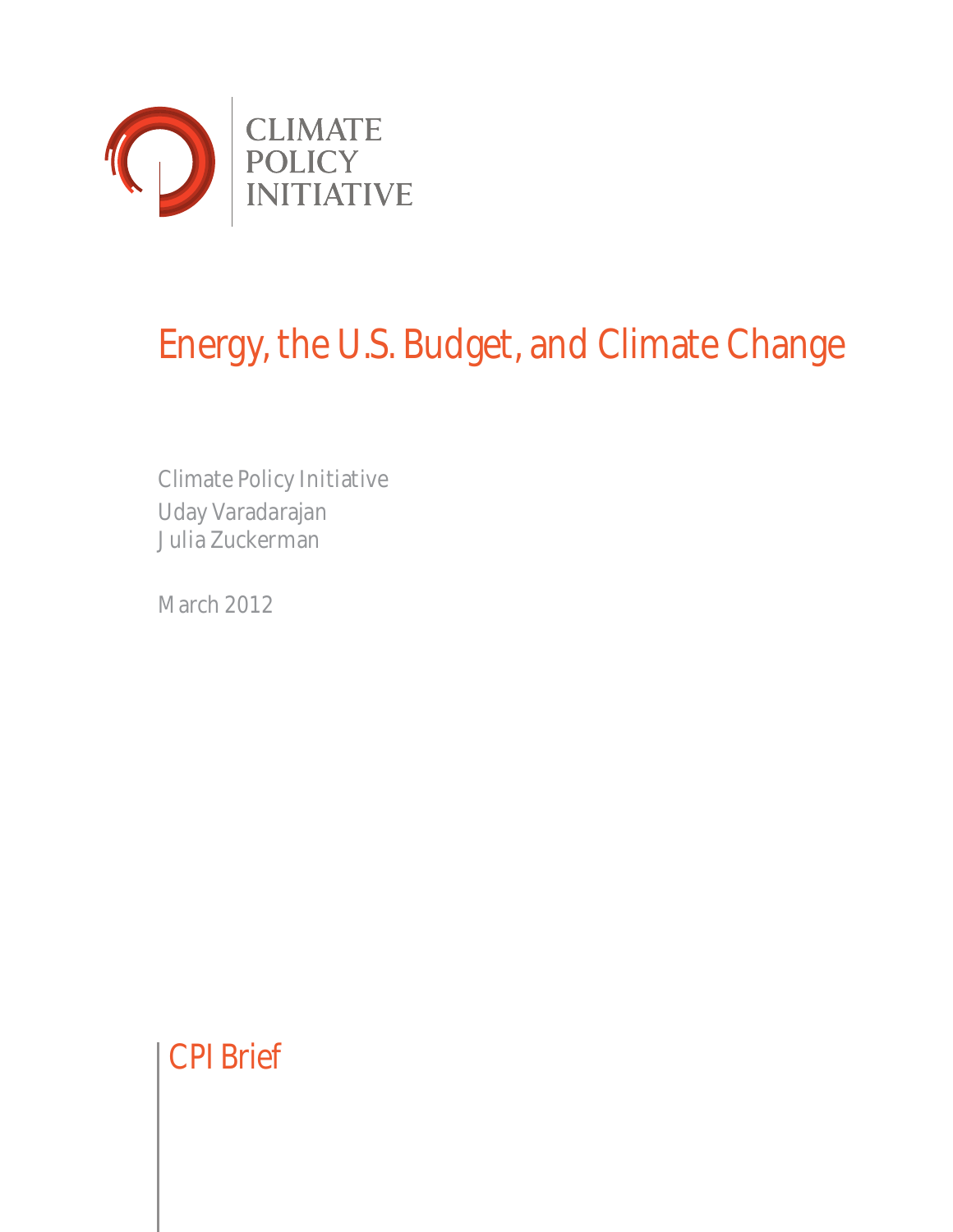| <b>Descriptors</b> |                               |
|--------------------|-------------------------------|
| Sector             | Power and Energy              |
| Region             | United States                 |
| Keywords           | Institutional Issues, Finance |
|                    |                               |
| Contact            | uday@cpisf.org                |

## **About CPI**

Climate Policy Initiative (CPI) is a policy effectiveness analysis and advisory organization whose mission is to assess, diagnose, and support the efforts of key governments around the world to achieve low-carbon growth.

CPI is headquartered in San Francisco and has offices around the world, which are affiliated with distinguished research institutions. Offices include: CPI at Tsinghua, affiliated with the School of Public Policy and Management at Tsinghua University; CPI Berlin, affiliated with the Department for Energy, Transportation, and the Environment at DIW Berlin; CPI Rio, affiliated with Pontifical Catholic University of Rio (PUC-Rio); and CPI Venice, affiliated with Fondazione Eni Enrico Mattei (FEEM). CPI is an independent, notfor-profit organization that receives long-term funding from George Soros.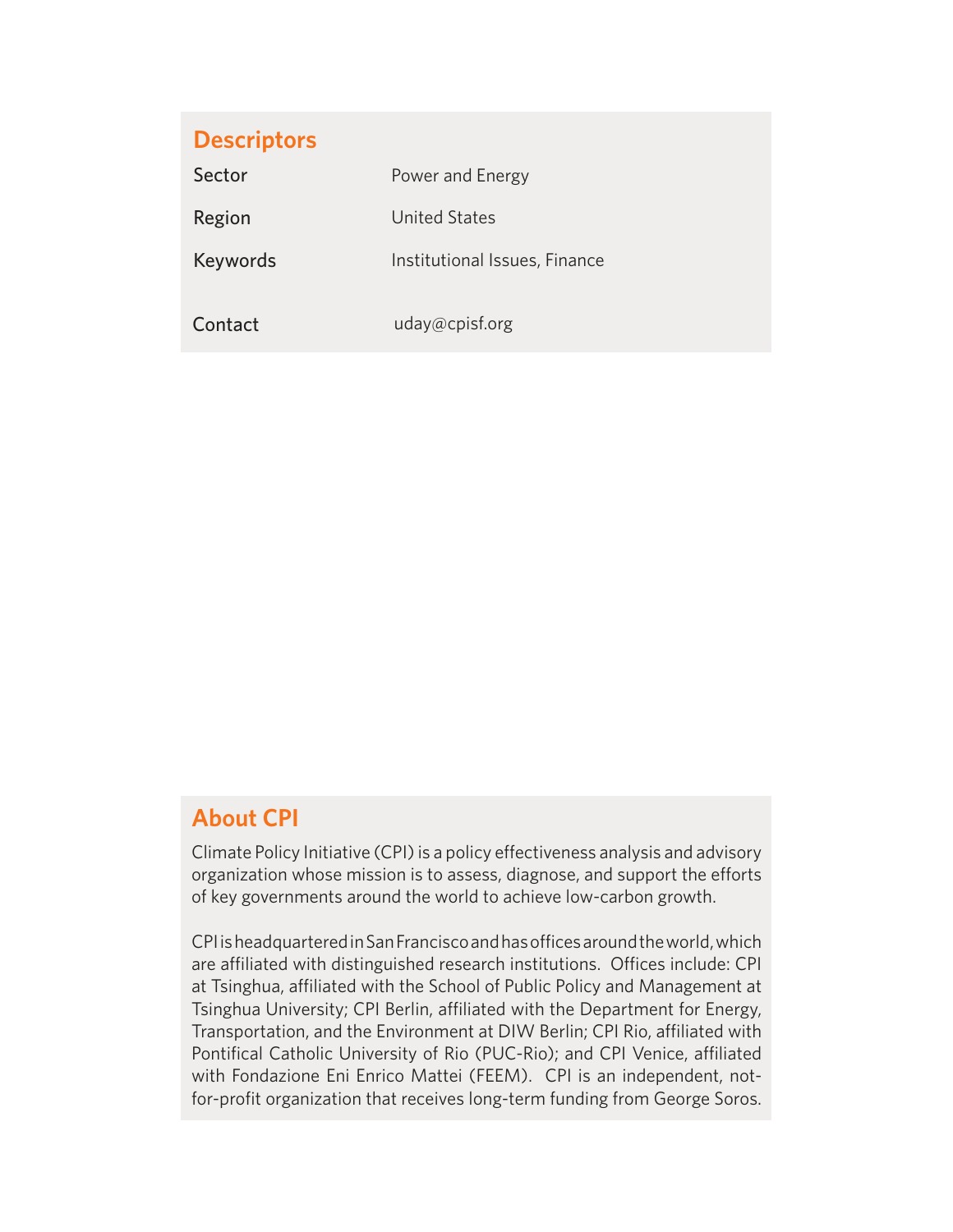## **Executive Summary**

The future of the federal government's involvement in the supply and use of energy is now being vigorously debated as a part of a national conversation about government debt and the appropriate role of government. Much of that debate is focused on the Department of Energy's grant and loan programs as well as on tax incentives for energy technologies.

This paper puts these programs in the broader context of energy-related activities in the federal budget and provides a starting point for further discussion and analysis of the federal government's role in energy and climate change. We outline the landscape of federal spending and revenue collection activities that substantially influence energy supply or use in 2010, organized by the type of policy tool or mechanism supported.

## **Key Findings**

- 1. **We identify three key categories of federal spending related to energy, totaling \$290 billion (low estimate for energy-related security spending) to \$610 billion (high estimate for energy-related security spending):**
	- **Most of federal spending related to energy is for public investment (\$240-560 billion)** in energy-related infrastructure (\$104 billion), energy-related security spending (\$46-368 billion), and energy procured for government activities (\$88 billion). These investments account for a larger fraction of federal discretionary spending (18-43%) than might be expected given the energy intensity of the economy (energy expenditures account for 8% of total GDP in 2010).
		- » **Most energy-related public investment supports petroleum-based transportation.** 70-90% of the investment (\$175-500 billion) supports transportation, such as highway construction and repair, airports, jet fuel for military aircraft, and securing oil supply. This is an outsized fraction of public energy investment – transportation accounted for 48% of energy expenditures in 2010 and 28% of primary energy consumption.
		- » **Very few investments focus on approaches which reduce emissions.** Only 4-9% (\$21 billion) of the energy-related investments – in rail, transit, and federal building efficiency – focuses on technologies or approaches which are likely to reduce emissions of greenhouse gases which contribute to climate change. Of that amount, most of the \$4 billion for federal building efficiency was temporary economic stimulus spending.
		- » **Energy-related security spending is substantial, but the amount is uncertain.** We use a range (\$46-368 billion) of spending to reflect the range of published estimates.
	- **Energy incentives (\$46.7 billion) are much smaller, less than 2% of federal spending.** The bulk of the incentives (\$30.2 billion) are energy tax breaks, which are less transparent and efficient than direct spending, but may be more politically sustainable.
		- » **Few energy incentives support low-emissions technologies.** Just 35% of the incentives (\$16.7 billion) support low-emissions technologies, including \$11.1 billion in renewable energy and efficiency tax breaks and \$5.5 billion in grants and loans for other emissionsreducing technologies.
		- » **Most tax breaks that reduce emissions (\$9 billion) are temporary stimulus measures** associated with the Recovery Act and have expired or will expire by the end of 2012.
		- » **The incentives are a substantial source of global clean energy technology financing**, as climate technology grants and loans are comparable to global technology venture capital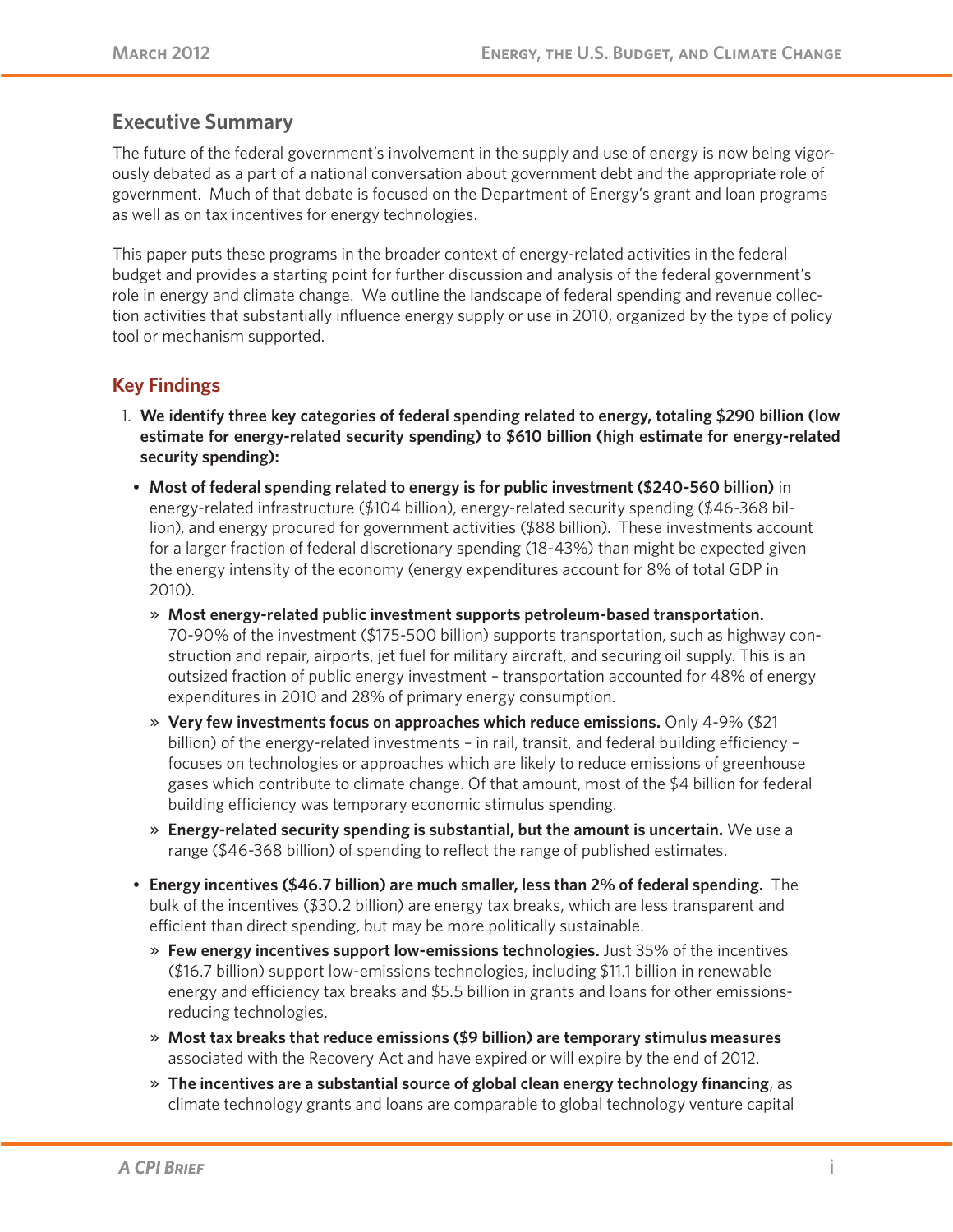funding in 2010 (\$7.8 billion), while the tax expenditures represent a sizeable fraction of U.S. private investment in renewable projects in 2010 (\$34 billion).

- **Regulation and information collection are even smaller (\$3 billion) but critical**, as the funding supports activities such as implementation and enforcement of EPA regulation of air pollutants.
- 2. **Energy-specific taxes resulted in \$47.6 billion in revenues in 2010, 2% of government receipts.** As these taxes are levied entirely on fossil fuels, these taxes may reduce emissions which contribute to climate change. The tax revenues roughly offset energy incentive spending. Fees collected from the public for energy-related services provided by the government led to an additional \$27 billion in revenues, not even close to enough to offset public energy investments.
- 3. **Spending to reduce emissions which contribute to climate change was \$38 billion, less than 2% of federal spending,** including \$21 billion in public investments and \$17 billion in incentives. Almost \$13 billion of this is temporary spending associated with the Recovery Act.

There are a number of budget items that affect or are affected by energy supply and consumption which we did not estimate, such as the impact of air pollution on Medicare and Medicaid spending, housing subsidies which impact energy supply and use, the cost of bonus depreciation, the budgetary impacts of regulation, and the cost to the government of bearing certain nuclear accident and waste disposal risks. We hope to return to these issues and update these estimates in future work.

Official budget documents do not provide a comprehensive list of energy-related spending and revenues. As a result we had to make some judgments about what to count, how to count it, and how to categorize it; and we have endeavored to be transparent about the decisions we have made. We welcome comments, and hope to improve and extend this analysis in the future to contribute to the broader discussion about federal spending and energy.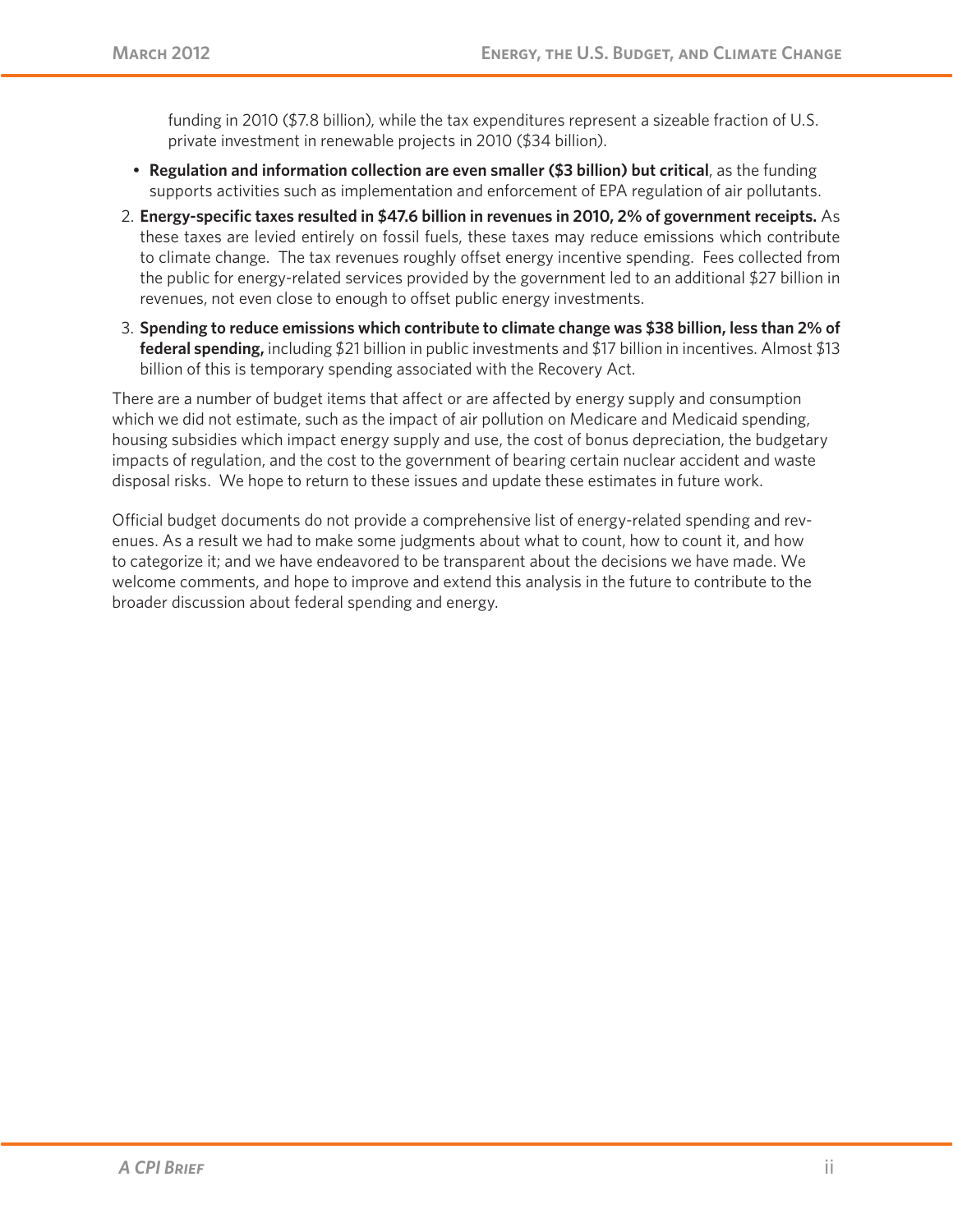## THE U.S. FEDERAL BUDGET Total revenues (\$2,163 billion)

Total spending and tax expenditures (\$4,432 billion)

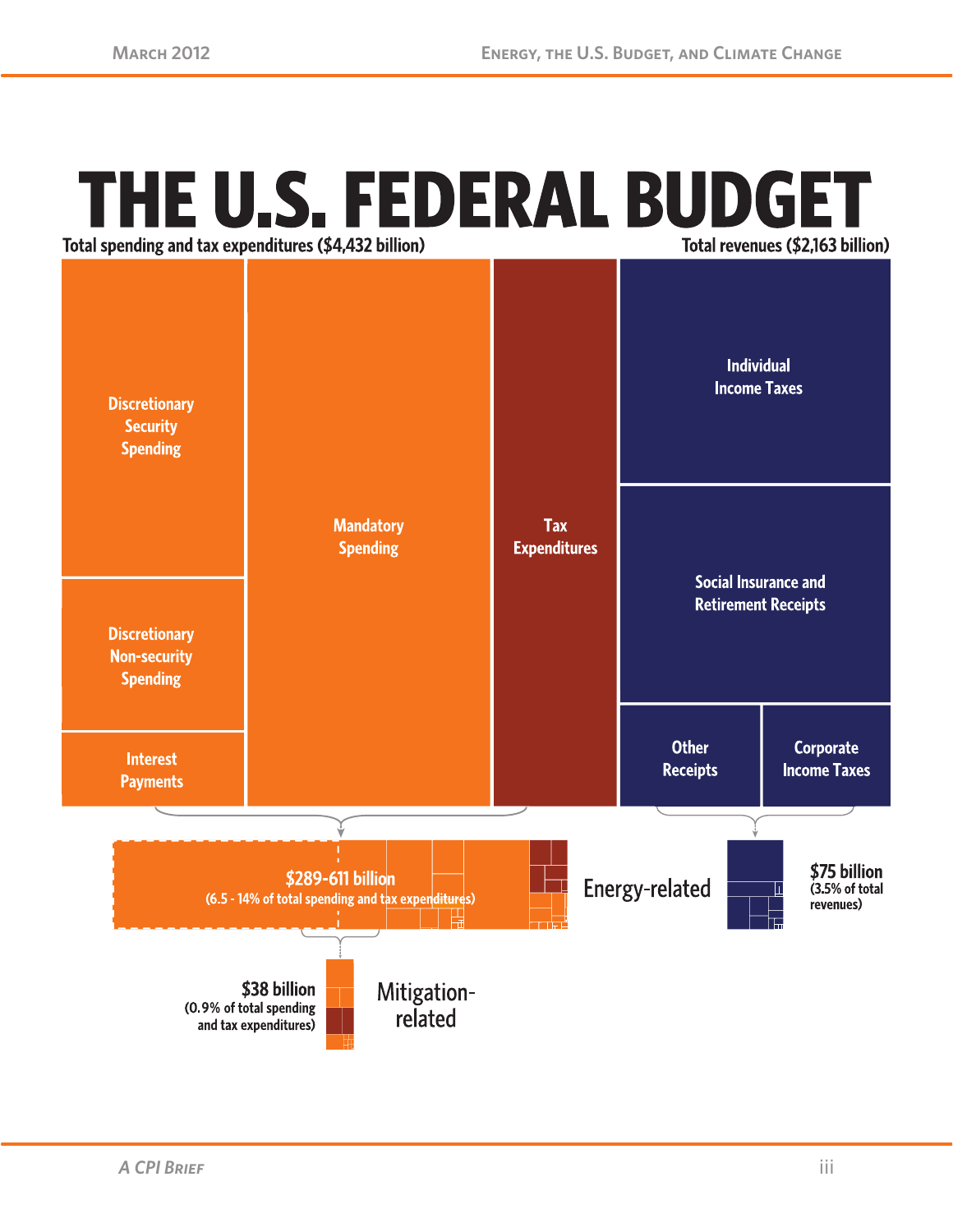## **Introduction**

In the absence of comprehensive legislative action on climate and energy issues, the primary policy tools currently available for reducing greenhouse gas emissions at the national level are linked to federal spending and revenue collection. These tools are (at least in part) subject to the annual federal budget process. The future of federal government support of energy and climate mitigation efforts is now being vigorously debated as a part of a broader national conversation about government debt and the appropriate role of government. Much of that debate is focused on the Department of Energy's grant and loan programs as well as on tax incentives for energy technologies.

These two categories of spending represent a small fraction of energy-related federal spending and revenue collections. This paper puts these programs in the context of the broader federal budget and provides a starting point for further discussion and analysis of the federal government's role in energy and climate. We outline the landscape of federal spending and revenue collection activities which substantially influenced energy supply or use in Fiscal Year (FY) 2010.<sup>1</sup> We organize the landscape by the policy tool or mechanism the budget activity is linked to – i.e. infrastructure investment, tax incentive, regulation. We then focus in on the fraction of those activities which are related to climate mitigation. The appendix provides some background information on the annual budget process.

Official budget documents do not provide a comprehensive list of energy-related spending and revenues. As a result we had to make some judgments about what to count, how to count it, and how to categorize it; and we have endeavored to be transparent about the decisions we have made. We welcome comments, and hope to improve and extend this analysis in the future to contribute to the broader discussion about federal spending and energy.

## **What is in the U.S. Budget?**

At the highest level, the budget describes federal spending and revenues – we look at each separately.

## **1. Spending**

Federal spending in a given year is usually measured by total federal outlays – the actual disbursement of funds by government in that year. However, as outlays can be the result of spending that may have been authorized long before the year in which money is spent, it is not always reflective of current policy. In particular, outlays in 2010 not only reflect spending authorized by Congress for that year, but



also reflect temporary spending authorized in 2009 by the stimulus measure, the Recovery Act. To provide a view of the budget that better reflects the policy decisions made in 2010, we generally use an alternative spending measure in this paper – the new budget authority in a given year (the amount of new authority to enter into obligations to disburse funds made available to the President by congress in

<sup>1</sup> We only attempt to identify, collect, and categorize the relevant budgetary items by the policy tools they represent. In particular, we do not calculate the effective subsidies being provided to the energy industry here, or assess the economic impact of the budgetary items identified. Some notable tools and papers on subsidies: D. Koplow's work, largely accessible through Earth Track - http://www.earthtrack.net/, Environmental Law Institute (2009), "Estimating U.S. Government Subsidies to Energy Sources: 2002-2008", EIA (2011), "Direct Financial Interventions and Subsidies in Energy in FY 2010", IEA (2011), "World Energy Outlook 2011", online subsidy database http://www.iea.org/subsidy/index.html, Pew Charitable Trusts' Subsidy Scope online database - http://subsidyscope.org/energy/, The Institute for Policy Integrity Energy Tax Breaks Wiki - http://energytaxbreaks.org/wiki/Main\_Page, OECD (2011), "Inventory of estimated budgetary support and tax expenditures for fossil fuels"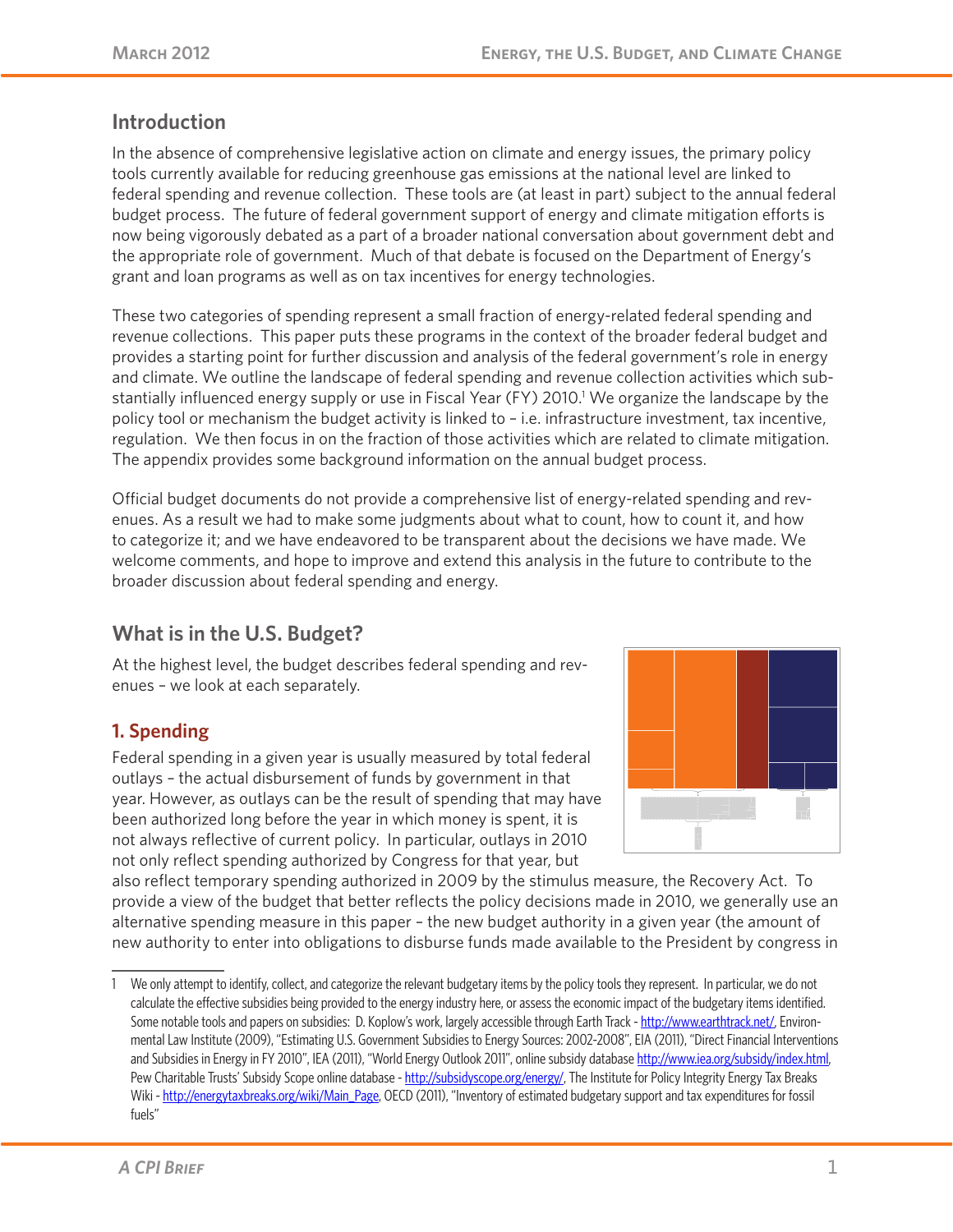that year). However, note that our estimates of tax expenditures (foregone revenue associated with tax breaks) and mandatory spending (which does not require annual authorization from Congress) are not free from Recovery Act impacts. We note any specific influences from the Recovery Act as they arise in the text.

Federal government spending can be split into three major categories:

- **Mandatory Spending (\$1.954 trillion of outlays)** spending controlled by previous legislation; can be disbursed without the need for annual approval through appropriations bills.
	- » Social Security (\$701 billion)
	- » Medicare (\$446 billion)
	- » Medicaid (\$273 billion)
	- » Other (\$534 billion)
- **Discretionary Spending (\$1.309 trillion in outlays, \$1.258 trillion in new budget authority)** spending which requires annual congressional authorization through appropriations bills.
	- » Security (\$815 billion in outlays, \$850 billion in new budget authority)
	- » Non-Security (\$491 billion in outlays, \$408 billion in new budget authority)
- **Tax Expenditures (\$1.025 trillion)** "spending in the tax code," or how much less the government collects in revenues because of tax breaks (such as the tax credit for wind energy generation) provided by Congress over the years. While changes in the tax code are generally proposed in the President's annual budget submission to Congress, tax expenditures do not necessarily require annual legislative action to continue to remain in effect – but most climaterelated tax expenditures do require such action.

The sum of the first two categories (in addition to interest on the Federal debt - \$196 billion in FY 2010) gives us total government outlays of **\$3.46 trillion in FY 2010** (compared to US GDP of \$14.7 trillion and state and local government spending of roughly \$2 trillion in 2010). However, tax expenditures – which are more than double the non-security discretionary spending – are critical to understand the influence of government on the economy. Adding them to the outlays gives us an estimate of the influence of government spending as closer to **\$4.48 trillion in FY 2010**.

#### **2. Revenues**

On the revenue side, receipts for FY 2010 can be organized into three major categories:

- **Individual Income Taxes (\$899 billion)**
- **Corporate Income Taxes (\$191 billion)**
- **Social Insurance and Retirement Receipts (\$865 billion)**
	- » Social Security Payroll Taxes (\$632 billion)
	- » Medicare Payroll Taxes (\$180 billion)
	- » Unemployment Insurance and other retirement (\$53 billion)
- **Other Taxes, Duties, and Receipts (\$208 billion)**

This leads to a total of **\$2.16 trillion in receipts in FY 2010**, and a deficit of \$1.3 trillion. Note that tax expenditures are almost equal in size to receipts from all income taxes. So roughly half of potential income tax revenue is lost to tax breaks, and what is collected is not even enough to pay for all discretionary spending.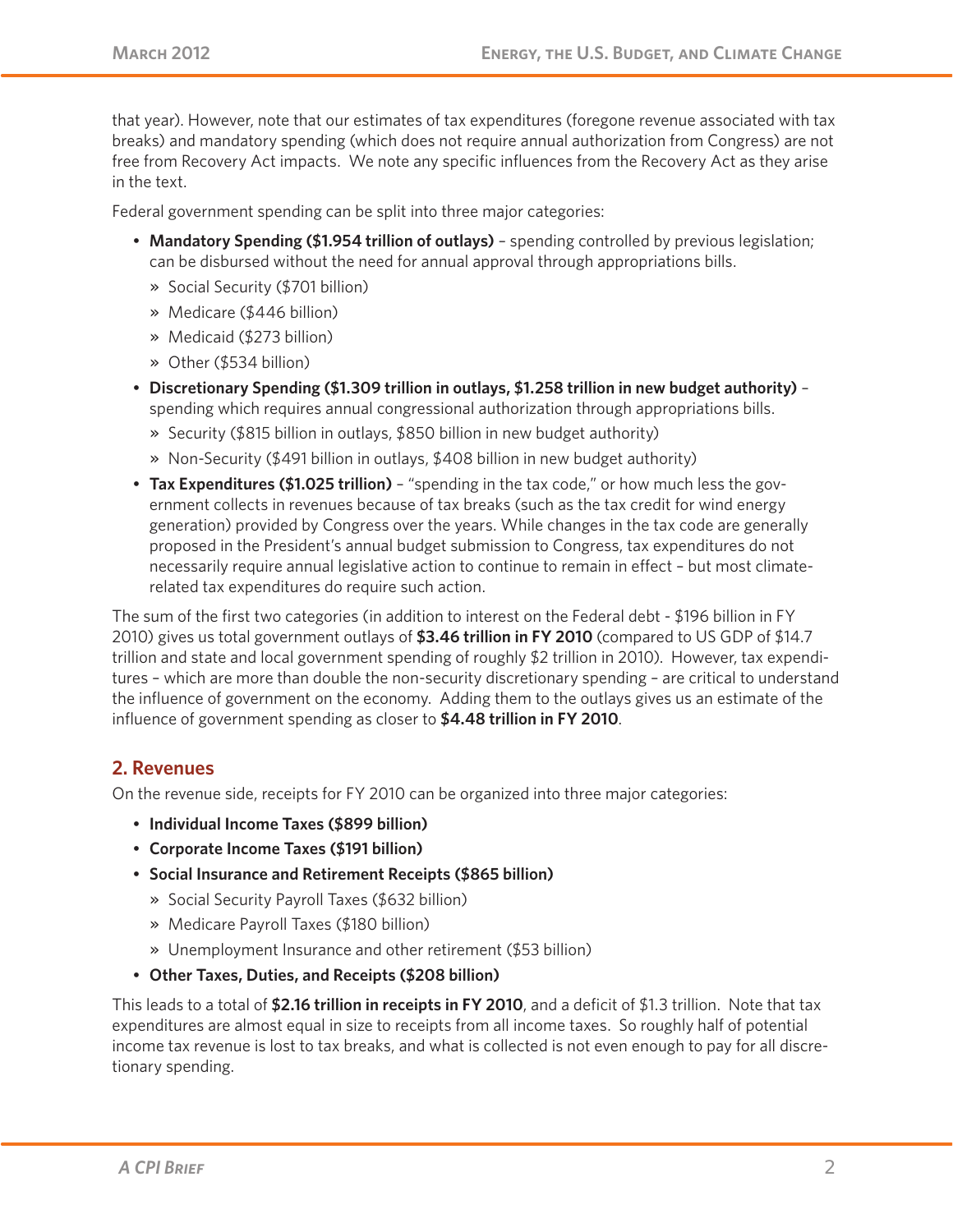## **How much of the U.S. budget substantially impacts energy supply and use?**

The budget is a reflection of national policy and priorities. Here, we outline the landscape of federal spending and revenues that can significantly influence the production and use of energy (and the greenhouse gas emissions associated with these activities) split into four categories of policy tools:

• **Public Investment and Offsetting Collections (\$240-560 billion in investments, \$27 billion in fees collected):** Activities such as government procurement, investment in government-



owned transportation assets or electric utility assets, and defense spending related to energy security can directly impact energy supply and use. Some of the spending is offset by fees collected for services rendered.

- **Incentives and Taxes (\$30 billion in tax breaks and \$16 billion in grants and loans, \$48 billion in energy-specific taxes):** Government spending or tax provisions specifically focused on energy supply and consumption activities – such as vehicle fuel taxes, research and development grants, and renewable energy tax credits – can influence private sector energy supply or use.
- **Regulation and Information Provision (\$3 billion):** The budget provides the resources necessary for regulatory or information collection agencies to carry out their missions, such as regulation of power plant emissions or collection of energy information.
- **International Climate and Energy Assistance (\$1 billion):** Several U.S. agencies provide financing and development assistance focused on energy and climate issues, including the State Department, USAID, and the Department of Treasury.



#### **Regulation and Information Provision \$3 billion Int'l Climate Assistance \$1 billion**

In total, the budget includes a total of between \$290-610 billion in federal government spending that substantially influenced the production and use of energy in 2010.<sup>2</sup> This can be compared to roughly \$75 billion in revenue collections from energy-specific taxes and fees.

As discussed in the previous section, all discretionary spending below represents new budget authority provided by Congress in 2010 rather than actual government expenditures or outlays, so as to exclude the temporary Recovery Act funds (unless otherwise noted).

<sup>2</sup> The budget data presented are, unless otherwise noted, taken from FY 2010 actual budget authority (for spending), receipts and collections (for revenues), and estimated tax expenditures (for tax incentives) provided in the President's FY 2012 budget submissions to Congress, specifically the Analytical Perspectives and Appendix volumes as well as the agency-specific congressional budget justifications. The primary exceptions are some estimates of tax expenditures which are only available from the *Joint Committee on Taxation's* reports, and certain specific estimates taken from outside sources referenced in the text.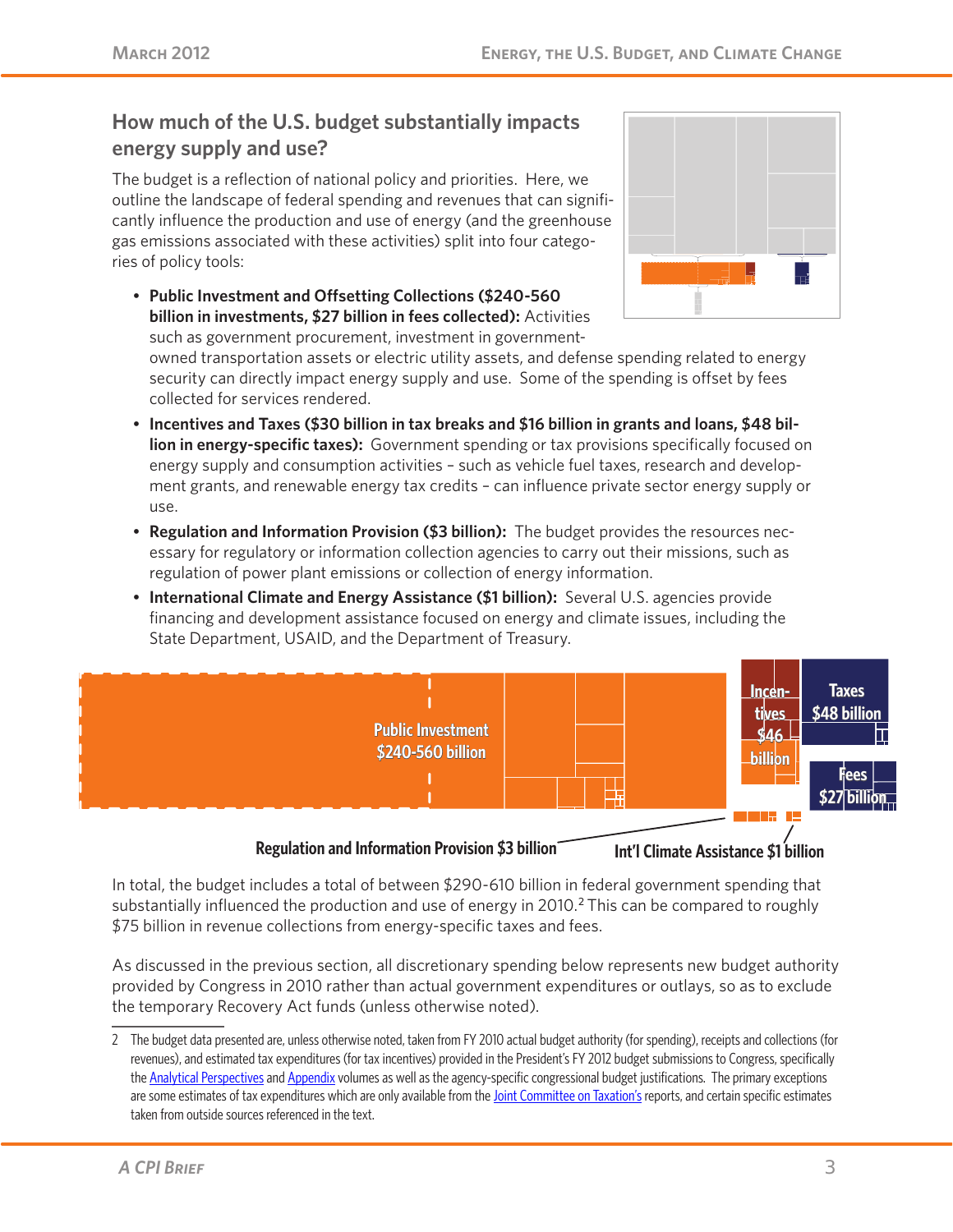## **1. Public investment and offsetting collections**

Most federal spending related to energy is for public investment (\$240-560 billion), which includes:

- \$104 billion in energy-related infrastructure investment,
- \$88 billion in direct and indirect spending on energy associated with government procurement, $3<sup>3</sup>$
- Between \$46-368 billion in estimated energy-related security spending,<sup>4</sup> and
- \$1 billion in international climate assistance.





These investments are comparable in size to global private investment in fossil-fuel electric power (\$233 billion), upstream oil and gas (\$470 billion), and all energy (\$1.2 trillion) in 2010.<sup>5</sup> Key findings from the landscape of public investments are:

- **Most of federal spending related to energy is for public investment (\$240-560 billion) in energy-related infrastructure (\$104 billion), energy-related security spending (\$46-368 billion), and energy procured for government activities (\$88 billion).** These investments account for a larger fraction of federal discretionary spending (between 18-43%) than might be expected given the energy intensity of the economy (energy expenditures account for 8% of total GDP in 2010). Fees for services rendered to the public through these investments – such as payments for electricity services provided by government electric utility assets and rents or royalties for the use of public lands for energy production – only offset a small fraction of this spending (\$27 billion).
- **Most energy-related public investment supports petroleum-based transportation. 70-90% of the investment (\$175-500 billion) supports transportation, such as highway construction and repair, airports, jet fuel for military aircraft, and securing oil supply.** This is an outsized fraction of public energy investment – transportation accounted for 48% of energy expenditures in 2010 and 28% of primary energy consumption.
- **Very few investments focus on approaches that reduce emissions.** Only 4-9% (\$21 billion) of the energy-related investments – in rail, transit, and federal building efficiency – likely reduces emissions of greenhouse gases which contribute to climate change. Of that amount, most of the \$4 billion for federal building efficiency was temporary economic stimulus spending.

<sup>3</sup> Note also that energy use associated with procurement for all direct government activities would be included in these estimates, thereby leading to potential double counting of the activities included in many other budget items. We deal with this by subtracting off all energy procurement costs associated with other spending which we include elsewhere in the landscape, with the exception of the energy security spending.

<sup>4</sup> We provide a range of costs to reflect variation in the methodology used in published literature to attribute defense spending to energy security purposes. Further, we exclude energy procurement costs from this amount.

<sup>5</sup> Taken from a calculation based on IEA and EIA data in UNEP (2011), "Global Trends in Renewable Energy Investment 2011", http://www.unep. org/Renewable\_Energy\_Investment/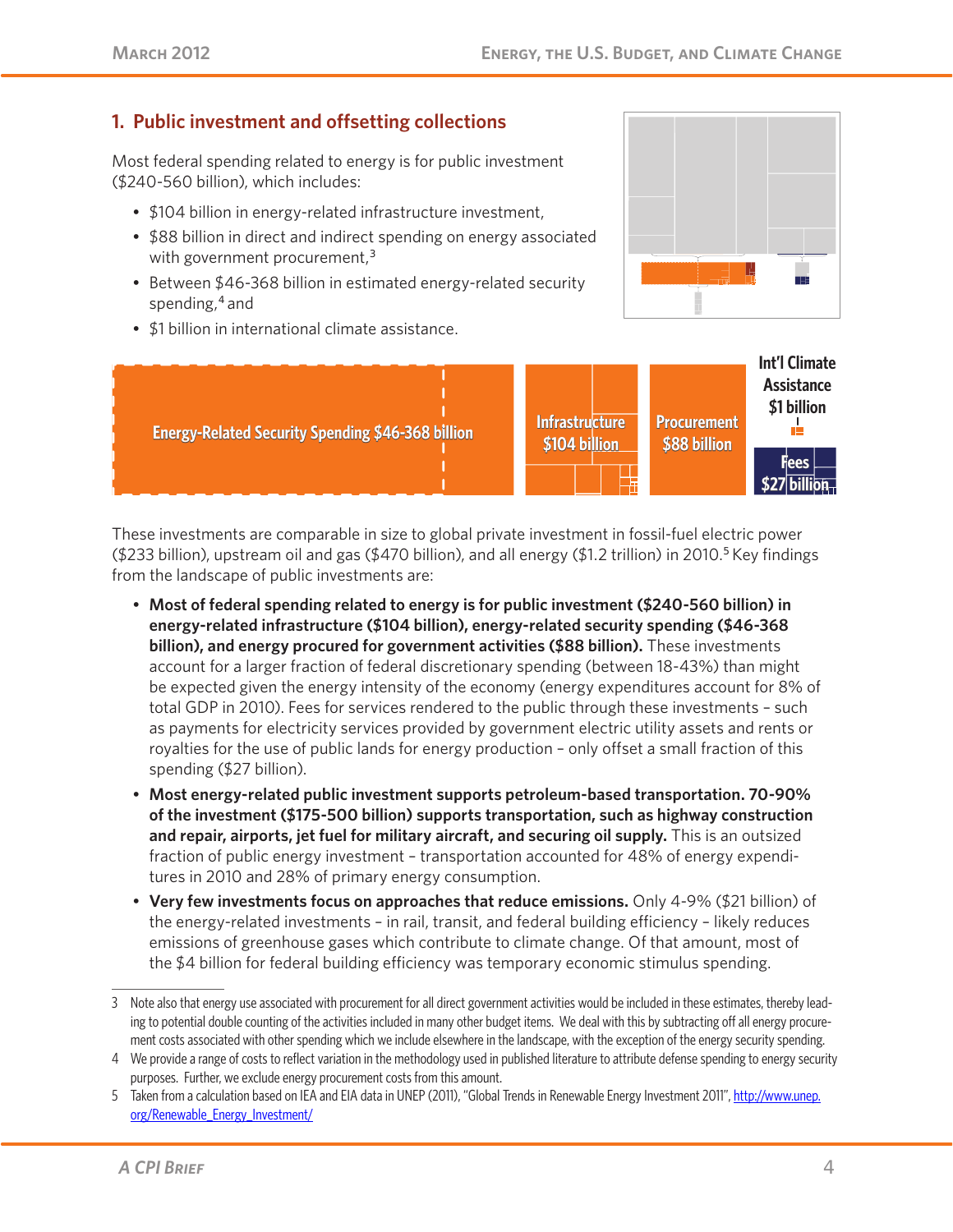• **Energy-related security spending is substantial, but the amount is uncertain.** We use a range (\$46-368 billion) of spending to reflect the range of published estimates.

#### 1.1 Government procurement

Americans spent nearly \$1.18 trillion for the energy they consumed in 20106, equivalent to roughly 8.1% of the U.S. gross domestic product (GDP) that year (\$14.5 trillion). Direct federal government procurement of energy accounted for nearly \$20 billion of that total in 2010<sup>7</sup>, or about 1.6% of total national energy consumption. Of that amount, over \$15 billion<sup>8</sup> was for Department of Defense (DOD) activities, and much of that for jet fuel procurement.

However, these figures understate the energy impact of federal government procurement as they do not include energy consumed to provide non-energy goods and services to the federal govern-



ment (for example, associated with employee travel, the activities of government contractors, or the energy used to manufacture goods purchased by the government). We are not aware of a systematic assessment of the magnitude of this impact, but we can make a very rough estimate of its size. Federal government consumption of goods and services and government investment contributed \$1.22 trillion to the U.S. GDP in 2010, or 8.4%.<sup>9</sup> Assuming that the energy intensity of goods and services procured for federal and non-federal activities are roughly similar, federal procurement (largely funded through the annual budget process) may significantly influence on the order of \$100 billion annually in energy spending. Reducing this to account for procurement activities already accounted for in non-security energy-related federal government activities listed elsewhere in this paper, we arrive at roughly \$88 billion in energy spending.

While a number of legislative mandates and executive orders have been put in place which can influence the greenhouse gas emissions associated with direct government procurement of energy, the indirect emissions associated with government procurement have largely not been addressed.<sup>10</sup>

<sup>6</sup> Energy Information Administration, Annual Energy Outlook 2011 estimates for energy expenditures in 2010: http://www.eia.gov/oiaf/aeo/tablebr owser/#release=AEO2011&subject=0-AEO2011&table=3-AEO2011&region=1-0&cases=ref2011-d020911a

<sup>7</sup> A rough estimate for 2010 costs taken from OMB presentation at GovEnergy 2011: http://www.govenergy.com/2011/Files/1Presentations/ Policy%20Planning%20and%20Leadership/Session7\_CVallina.pdf

<sup>8</sup> Department of Defense Annual Energy Management Report for 2010 - http://www.acq.osd.mil/ie/energy/DoD\_AEMR\_FY2010\_\_July\_2011[1] [1].pdf

<sup>9</sup> Bureau of Economic Analysis, National Data, National Income and Product Accounts Tables, Table 11.5 - http://www.bea.gov/iTable/iTable. cfm?ReqID=9&step=1

<sup>10</sup> Executive Order 13514 mandated agencies to set targets for reductions in all GHG emissions from non-mission critical activities (i.e. excluding jet fuel for military operations). These resulted in a government-wide aggregate target of a roughly 28% reduction in direct GHG emissions from a 2008 baseline by 2020. Similar targets for a small subset of indirect emissions have also been set, but at much lower levels (13%) and covering only a fraction of such emissions - such as from federal employee commuting and travel. For details, see http://www.whitehouse.gov/ administration/eop/ceq/initiatives/sustainability.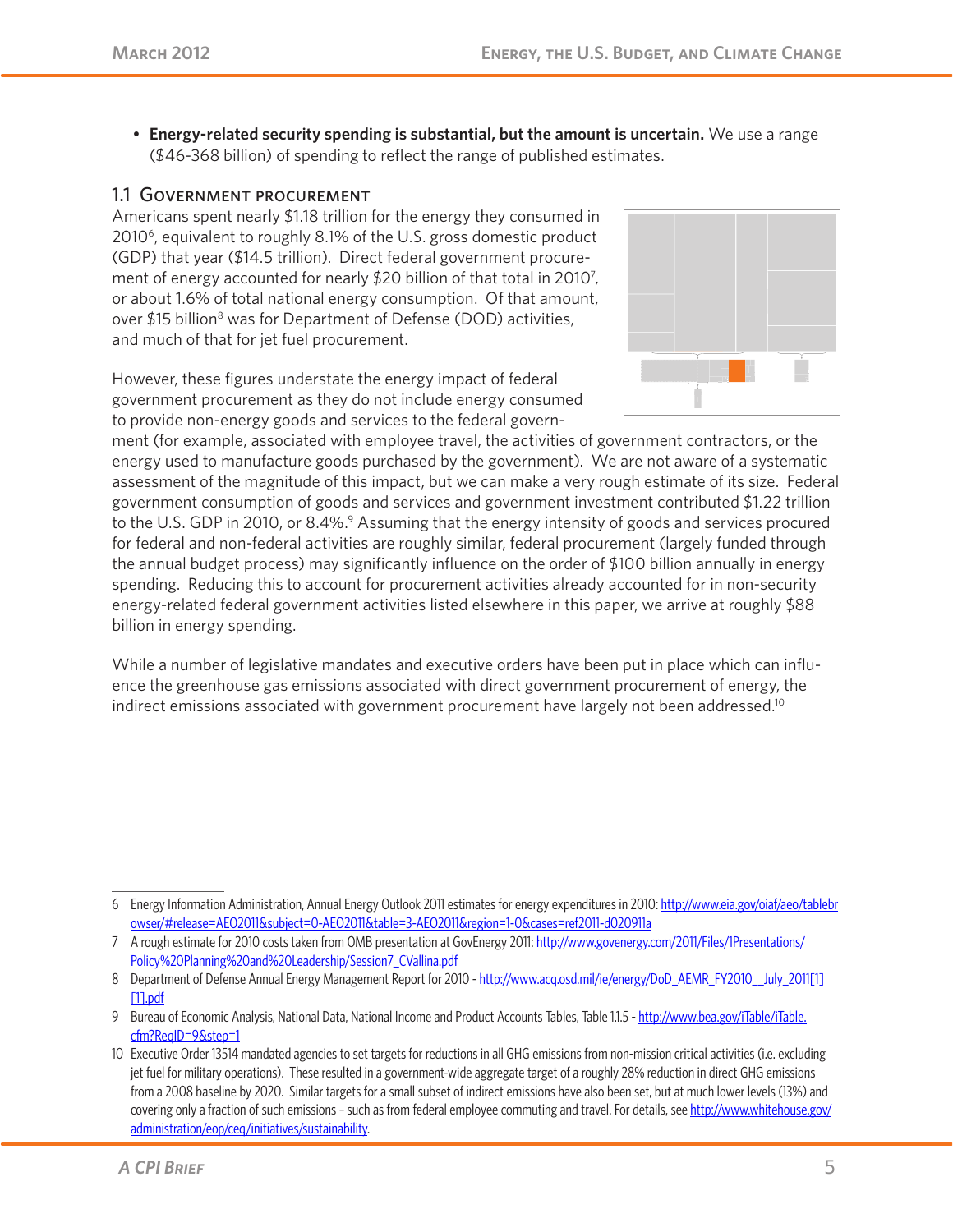#### 1.2 Infrastructure

Federal government investments related to infrastructure provision and maintenance which substantially influence energy production and use, totaled over \$100 billion in 2010, including:

- \$80 billion on transportation infrastructure,
- \$16 billion on expenses associated with providing electricity services from federally owned electric utility assets,
- \$4 billion on energy efficiency improvements in federal buildings and facilities,
- \$2.5 billion on fossil energy-related environmental management, and
- \$1.1 billion on nuclear energy-related environmental management.



#### *1.2.1 Transportation*

In 2010, over \$80 billion in spending on transportation infrastructure by the U.S. Department of Transportation was authorized, including:

| \$48           | \$16<br><b>billion</b> |
|----------------|------------------------|
| <b>billion</b> | \$12<br>billion        |

- \$48 billion on building, operating, and maintaining highways (state and local governments spent an additional  $$116$  billion<sup>11</sup>),
- \$16 billion on aviation,
- \$12 billion on mass transit, and
- \$4 billion on rail.

A substantial fraction of highway (roughly \$32 billion in 2010) and mass transit (about \$5 billion) spending was funded through a dedicated source of revenue, the Highway Trust Fund. The trust fund is supported by revenues collected annually through motor vehicles fuel and other taxes (see revenue collections below).

#### *1.2.2 Electricity services from federally owned assets*

In 2010, federal government entities invested \$16 billion in capital, operating, and marketing expenses associated with providing electricity services from federally owned electric utility assets.

• \$10.7 billion in spending<sup>12</sup> by the Tennessee Valley Authority (TVA), a federally owned corporation that owns, operates, and sells power from a fleet of primarily coal (46% of generation), nuclear (32% of generation), and hydropower facilities (8% of generation). $13$ 



<sup>11</sup> Congressional Budget Office Testimony before the Committee on Finance, US Senate, May 17, 2011 - http://www.cbo.gov/ftpdocs/121xx/ doc12173/05-17-HighwayFunding.pdf



<sup>12</sup> TVA is funded through power and transmission sales revenue and not subject to annual appropriations

<sup>13</sup> TVA was originally an economic development-focused organization, initially tasked in 1933 with development of a river basin common to seven states to provide power to those who did not previously have access to power.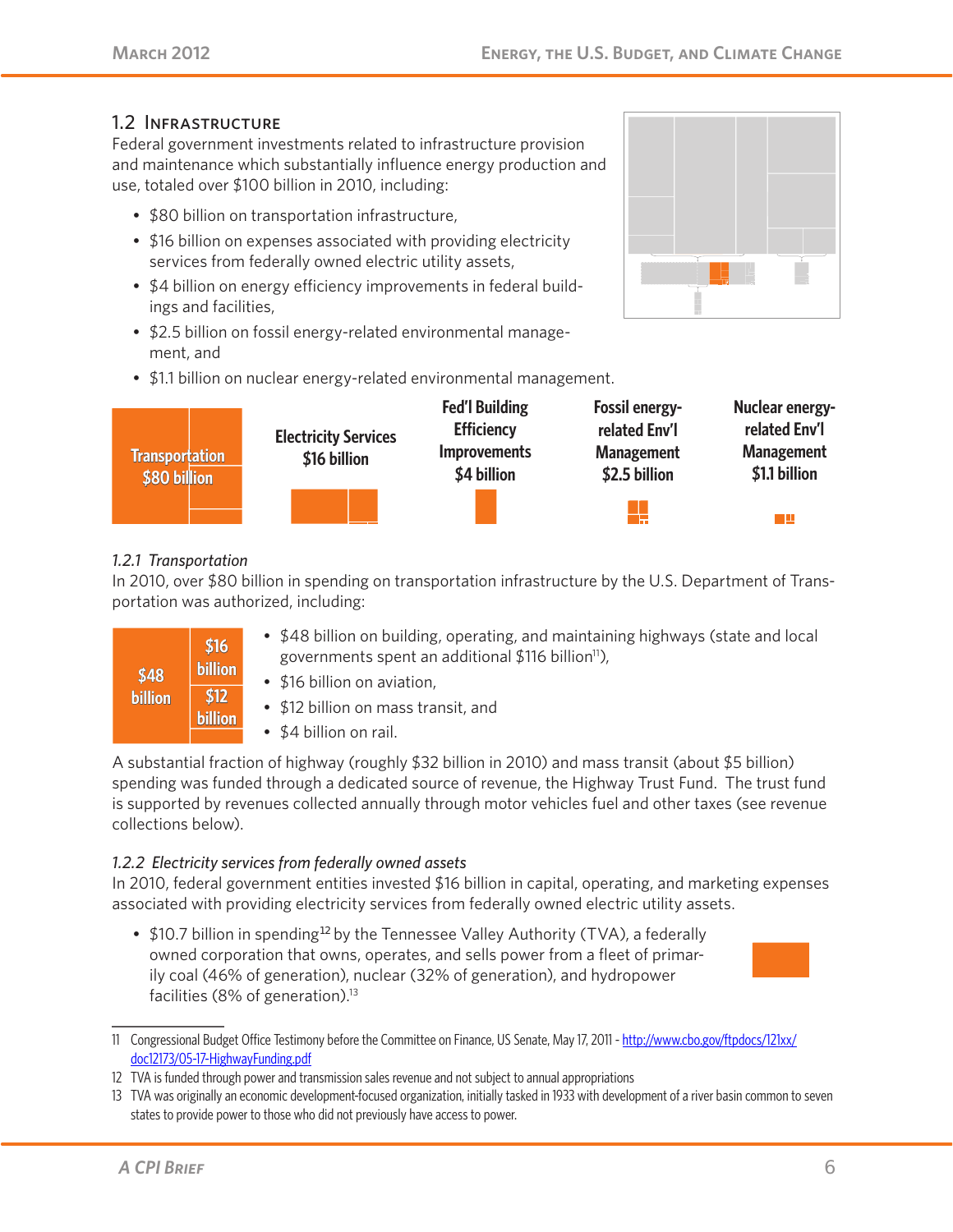- \$5.1 billion in spending by federal Power Marketing Administrations (PMAs) <sup>14</sup> within the DOE which market the power from hydroelectric facilities owned by federal agencies (just over half of the 96 GW of installed U.S. hydroelectric capacity) to local utilities.
- An estimated \$220 million to support construction as well as operations and maintenance on the over 20 GW of Army Corps of Engineers hydropower facilities.15
- An estimated \$52 million to support hydropower facility upkeep at nearly 15 GW of Bureau of Reclamation hydropower facilities.<sup>16</sup>

This spending is substantially funded through offsetting collections described in greater detail below.

#### *1.2.3 Energy-efficiency investments in government buildings and facilities*



In 2010, the federal government invested over \$4 billion in energy efficiency improvements in government buildings and facilities, more than double the investment made in 2009.17 However, this investment was made largely using Recovery Act funding, and therefore may not represent likely future levels of investment in this area.

#### *1.2.4 Environmental and health impacts of fossil energy*

Federal spending related to addressing the environmental or health impacts of fossil energy totaled \$2.5 billion in 2010, including:

| • \$839 million for oil pollution prevention and cleanup activities from the Oil Spill<br>Liability Trust Fund,                             |  |
|---------------------------------------------------------------------------------------------------------------------------------------------|--|
| • \$691 million for sport fish restoration and boating safety from the Aquatic<br>Resources Trust Fund,                                     |  |
| • \$596 million for compensation, medical, and survivor benefits to coal miners<br>and survivors from the Black Lung Disability Trust Fund, |  |
| • \$242 million for reclamation of abandoned mines from the Abandoned Mine<br>Reclamation Fund,                                             |  |
| • \$104 million for land preservation and restoration from the Leaking Under-<br>ground Storage Tank Trust Fund, and                        |  |

• \$87 million for advancing safe and secure transportation through pipelines from the Pipeline Safety Fund.

This spending is funded through offsetting collections deposited in the dedicated funds noted above.

<sup>14</sup> The largest PMA, the Bonneville Power Administration (BPA), also provides transmission services across the Northwest for non-federal generators with administrative expenses in FY 2010 of just under \$3.7 billion. BPA has self-financing authority and is not subject to annual appropriations through its power and transmission service sales and its authority to borrow from the Treasury. The remaining PMAs had a combined budget for administration of nearly \$1.4 billion, also funded in part through sales. However, the use of any proceeds from sales by these PMAs is subject to annual discretionary appropriations.

<sup>15</sup> Actual budget authority provided for hydropower in 2010 is not specified in the FY 2012 budget – the reported amount is an estimate based on the requested spending in 2010 for hydropower (\$230 million) and the roughly 5% lower actual spending authorized by Congress in 2010 for all Army Corps construction and O&M.

<sup>16</sup> An estimate based on actual obligations in 2010 by the Bureau of Reclamation in its FY 2012 budget request which contributed to the Bureau's progress towards its goal to "Secure America's Energy Resources."

<sup>17</sup> This estimate, taken from an OMB presentation at GovEnergy 2011 cited in 7 above, represents obligations of funds rather than new budget authority, and therefore includes the impacts of Recovery Act funding.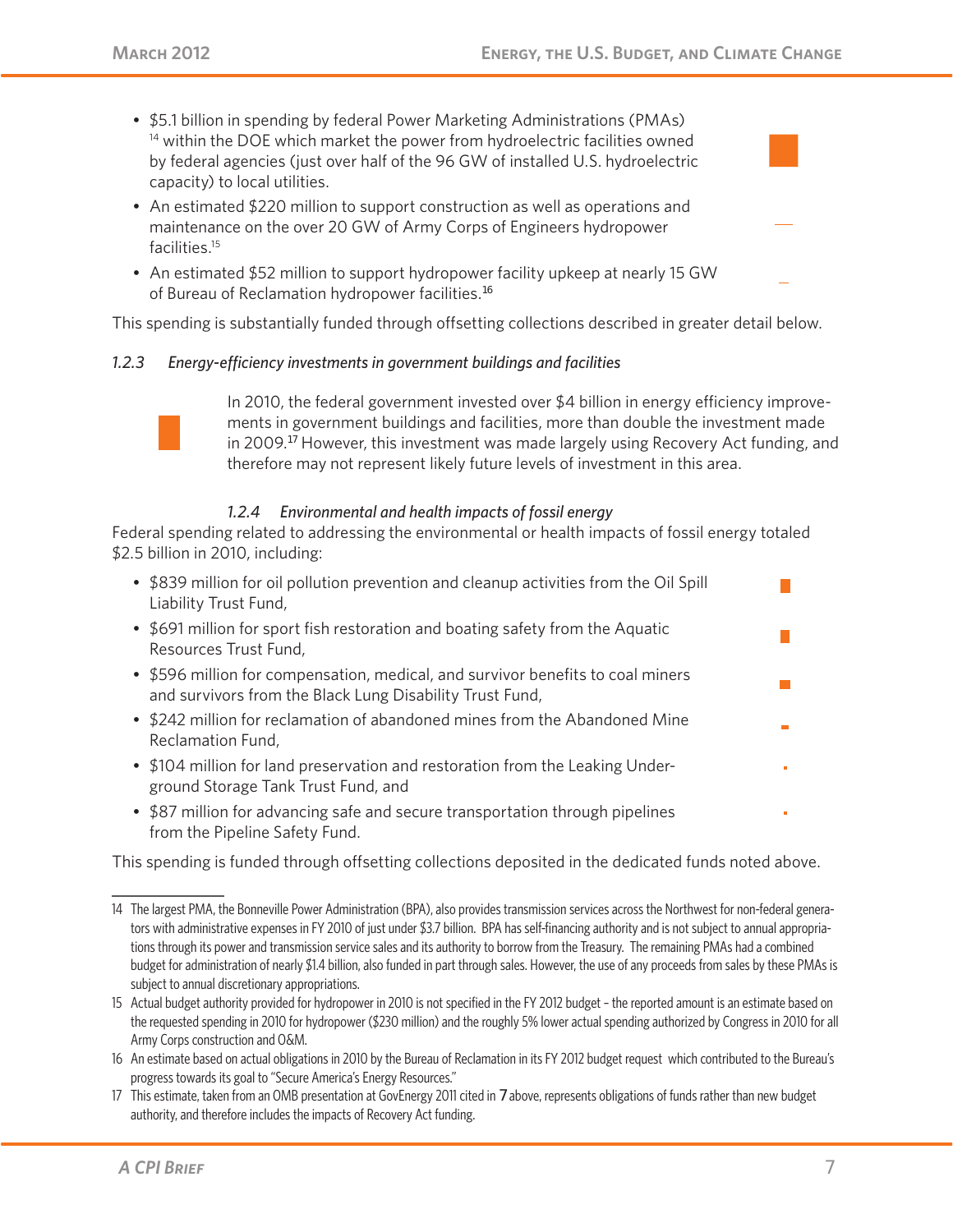#### *1.2.5 Environmental and health impacts of nuclear energy*

Federal spending related to the environmental or health impacts of nuclear energy totaled nearly \$1.1 billion in 2010, including:

- \$574 million for uranium enrichment decontamination and decommissioning,
- \$245 million for environmental clean-up of non-defense related government nuclear energy R&D and production facilities,
- \$138 million for the Federal Emergency Management Agency's Radiological Emergency Preparedness Program, and
- \$131 million for long-term nuclear waste disposal.<sup>18</sup>

Some of this spending is funded through offsetting collections described below.

#### 1.3 Energy-related security spending

The costs to government associated with securing energy supplies, primarily supply and transport of oil products from the Persian Gulf, are substantial but difficult to estimate. A significant challenge for making such an estimate is determining the attribution of defense costs to energy security rather than other defense purposes. The defense budget does not attempt such attribution, nor provide regional and mission-specific costs which would allow for such attribution to be carried out easily.



 $\mathcal{C}^{\mathcal{A}}$ 

Here, we quote a range of costs based on two recent peer-reviewed estimates. The lower end – roughly \$50-100 billion annually in 2004

– is taken from an analysis by DeLucchi and Murphy (2008) which attempted to assess the potential future defense savings which would reasonably realized by Congress from a hypothetical withdrawal from the Persian Gulf.<sup>19</sup> The higher end - over \$400 billion in 2007 - is taken from Stern (2010)<sup>20</sup>, and uses a novel quantitative method which ties cost attribution to the geographical and temporal distribution of naval carriers.<sup>21</sup>

Note that these estimates reflect the largest component of federal energy-related security spending. Additional contributions include:

• At least \$50 million in funding (out of the roughly \$2 billion annually for non-proliferation programs in the National Nuclear Security Agency of the DOE) used for nuclear energy oversight

20 Stern (2010), "The United States cost of military force projection in the Persian Gulf, 1976–2007", Energy Policy 38 (2010), 2816-2825.

21 Historically, carriers have been prerequisites for the use of any force at any location and time and thus proxies for regional orientation of all U.S. military forces – and the fleet of carriers has, since 1990, been largely deployed in the Persian Gulf. One criticism of this approach is that it is largely predicated on the proposition that the bulk of U.S. defense spending is variable rather than fixed costs in the long term – and thereby may not appropriately account for defense spending associated with readiness for unanticipated future threats.

<sup>18</sup> As a result of the Nuclear Waste Policy Act of 1982, the federal government has assumed the responsibilities and risks associated with the provision of long-term waste management – in return for a \$0.001 / kWh charge on nuclear electricity generation (which has accumulated a significant surplus, as discussed in the next section).

<sup>19</sup> DeLucchi and Murphy (2008), "US military expenditures to protect the use of Persian Gulf oil for motor vehicles", Energy Policy 36 (2008), 2253-2264. Note that their estimate relies primarily on modest inflation (1-2% annually) of previous attempts at comprehensive analysis of the DoD budget by mission and region which dated from 1990. Given the substantial re-alignment of the armed forces after the cold war which had only just begun and the emerging importance of the Persian Gulf in the intervening two decades, it is very likely that this approach is extremely conservative.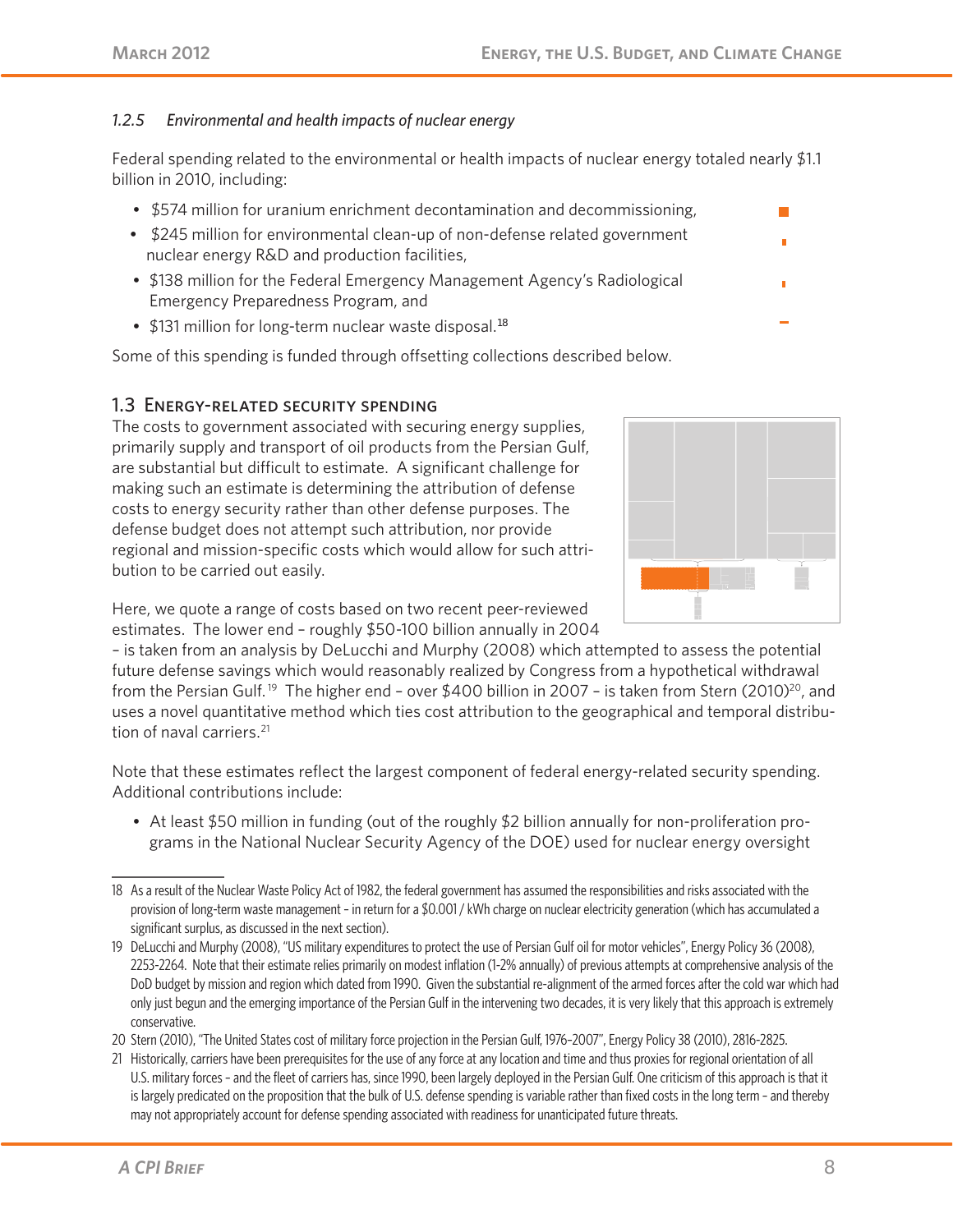through the International Atomic Energy Agency can be considered a nuclear energy securityrelated cost,

- \$240 million to maintain the Strategic Petroleum Reserve,
- Other security and follow-on spending in Homeland Security, the State Department, National Security Agency, Central Intelligence Agency and Veterans Affairs which reflect the fully loaded costs of energy security-related engagements (not estimated here). <sup>22</sup>



#### 1.4 Offsetting collections and fees from energy supply and consumption activities

Some of the public investments outlined above (as well as some regulatory activities discussed below) result in the provision of services to specific individuals or entities, such as generation and transmission of electricity from federally owned hydropower facilities. These investments were often offset (at least in part) by collections of fees or charges levied on those individuals in return for the services rendered. The offsetting collections from the public in return for government provision of goods or services related to energy supply and consumption activities totaled roughly \$27 billion in 2010, including:

- \$10.9 billion from sales of energy and transmission services rendered by TVA,
- \$5.3 billion in royalties, bonuses, and rents from offshore energy-related activities,
- \$3.8 billion in royalties, bonuses, and rents from onshore energy-related activities,
- \$3 billion from sales of energy and transmission services rendered by BPA,
- \$1.8 billion in revenue from electricity and transmission services rendered by other PMAs,
- \$910 million on fees collected from nuclear power facilities by the Nuclear Regulatory Commission (NRC),
- \$754 million in collections from a \$0.001 / kWh charge (and \$1.1 billion in accrued interest on nearly \$24 billion in accumulated trust fund balances) on nuclear electricity generation for the Nuclear Waste Disposal Fund for federal government provision of long term nuclear waste disposal services,
- \$298 million in fees collected by the Federal Electricity Regulatory Commission (FERC),
- \$252 million in reclamation fees (and \$55 million in accrued interest) to support the Abandoned Mine Reclamation Fund, and
- \$100 million in fees collected by the North American Electric Reliability Corporation (NERC).

m.

f.

<sup>22</sup> See Bilmes and Stiglitz (2006), "The Economic Cost of the Iraq War" for an attempt at quantifying some of these associated costs.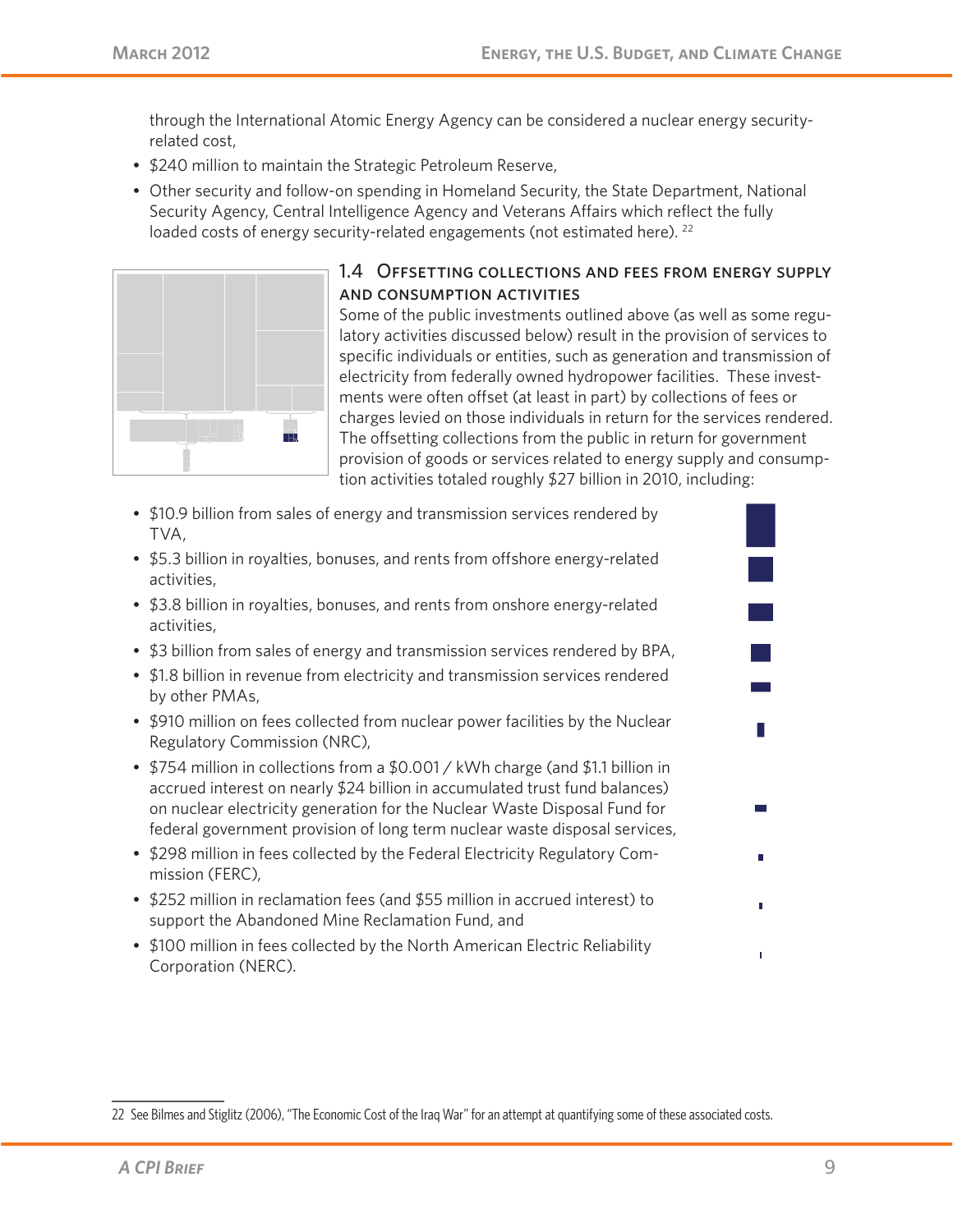## **2. Energy incentives and taxes**

Energy-related incentives (\$46.7 billion) are an order of magnitude smaller than public investments. Energy-related taxes collected by the government (\$47.6 billion) are also just a fraction of investment spending. However, they are central to the public debate on the role of government, as the corresponding revenue collection and spending measures are often designed to influence energy production and use by the private sector. The incentives consist of:

- \$30.2 billion in tax expenditures tax breaks or special tax provisions which substantially incentivize certain energyrelated activities, and
- \$16.5 billion in energy-related grant and loan programs.

Key lessons from the landscape of incentives and taxes are:

- **Few energy incentives support low-emissions technologies.** Just 35% of the incentives (\$16.7 billion) support low-emissions technologies, including \$11.1 billion in renewable energy and efficiency tax breaks and \$5.5 billion in grants and loans for emissions-reducing technologies.
- **Most tax breaks that reduce emissions (\$9 billion) are temporary stimulus measures** associated with the Recovery Act and have expired or will expire by the end of 2012.
- **The incentives are a substantial source of global clean energy technology financing**, as climate technology grants and loans are comparable to global technology venture capital funding in 2010 (\$7.8 billion), while the tax expenditures represent a sizeable fraction of U.S. private investment in renewable projects in 2010 (\$34 billion).
- **Energy-specific taxes resulted in \$47.6 billion in revenues in 2010, 2% of government receipts.** As these taxes are levied entirely on fossil fuels, these taxes likely reduce emissions which contribute to climate change. The tax revenues roughly offset energy incentive spending.

#### 2.1 Tax expenditures

Energy tax expenditures – estimates of the cost to government in foregone revenues associated with various tax breaks – totaled \$30.2 billion in 2010, including:

- \$8.5 billion from tax provisions and preferences which substantially impact fossil fuel producers and generating facilities, such as the impact of a deduction for domestic oil and gas production and refining, and the use of last-in-first-out accounting.
- \$6.4 billion from renewable tax provisions, primarily tax credits and grants in lieu of those tax credits for investment in renewable electricity generation,23
- \$6.3 billion from biofuels tax credits, primarily from reduced excise taxes for alcohol fuels,
- \$4.8 billion from tax credits for energy efficiency improvements in buildings, transport, and industry,
- 23 CPI's recent case study analysis of policy impacts on renewable finance provides a more detailed view of the impact of these tax expenditures and other government subsidies on the economics of individual renewable electricity generation projects, showing that they cover roughly 40- 45% of project costs. CPI's ongoing work on renewable energy financing is focused on addressing the extent to which this support is effectively and efficiently leveraging private sector funds to fuel growth in low-carbon energy use.



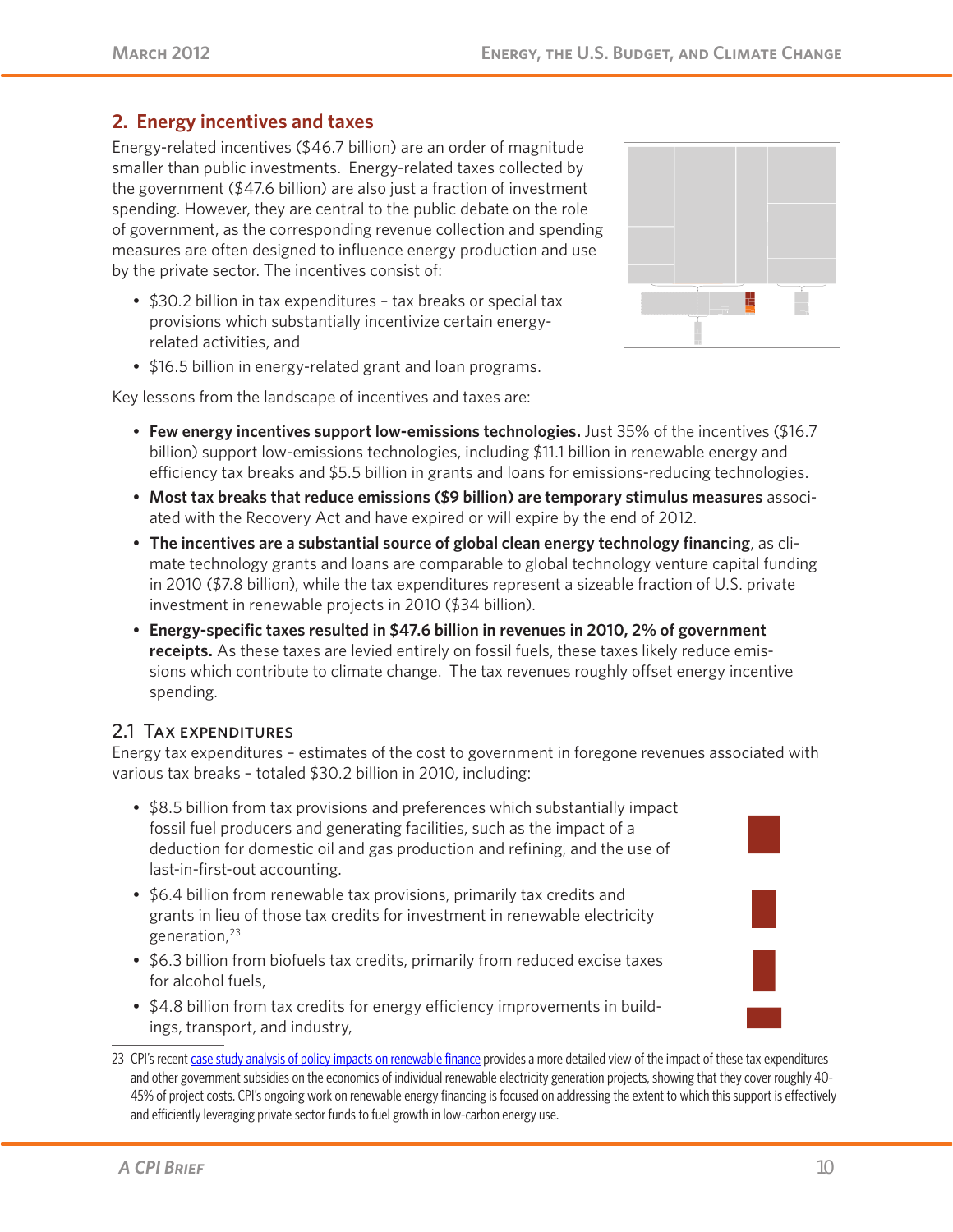- \$3.3 billion from transportation tax benefits such as subsidies for employee parking,
- \$908 million from tax benefits to the nuclear industry, primarily a reduced tax rate on funds set aside for nuclear decommissioning, and
- \$98 million from other transmission and energy-related tax provisions.

#### 2.2 Energy-related grant and loan programs

Grant and loan programs largely focused on research, development, demonstration, or deployment relevant to energy supply or conservation accounted for roughly \$16.5 billion in spending in 2010.

- \$5.1 billion in grants to states and tribes to aid low-income households with high energy costs through the Health and Human Services Department's Low Income Home Energy Assistance Program,
- \$4.9 billion for energy technology grant and loan programs (including magnetic and inertial confinement nuclear fusion R&D programs) in the Department of Energy (DOE),
- \$4.5 billion for the DOE's basic science programs (excluding fusion energy) $^{24}$ ,
- \$1.2 billion for the Department of Defense's clean energy technology R&D programs,
- \$453 million in grant and loan programs at the Department of Agriculture to support rural energy deployment, biofuels, and related opportunities.<sup>25</sup> Of this amount, \$267 million was provided to cover the costs to government to support roughly \$850 million in loans for rural energy. In addition to these programs, the USDA also had the authority to provide \$7.1 billion in direct loans in FY 2010 to rural electric cooperatives to support upgrades and additions to their generation, transmission and distribution assets. These loans were expected to have no net budgetary impact and did not require a set aside of budgetary authority in 2010 to cover costs,
- \$133 million for the Environmental Protection Agency's clean energy technology programs,<sup>23</sup>
- \$124 million for NASA's programs focused on clean energy technology,  $23$
- \$125 million for the Department of Transportation's clean transportation programs, 23
- \$26 million for NSF clean energy technology related R&D programs, <sup>23</sup> and
- \$18 million for NIST's clean energy innovation programs.<sup>23</sup>

<sup>24</sup> Note that DOE's basic science efforts include significant funding for activities which may not be driven by any near-to-mid-term – or even foreseeable long-term – application to energy supply or use, but may nevertheless be enabled by the Department of Energy's national laboratories or facilities.

<sup>25</sup> Taken from the FY 2011 Federal Climate Change Expenditures Report to Congress, reflecting agency reported FY 2010 budget authority for climate change technology programs.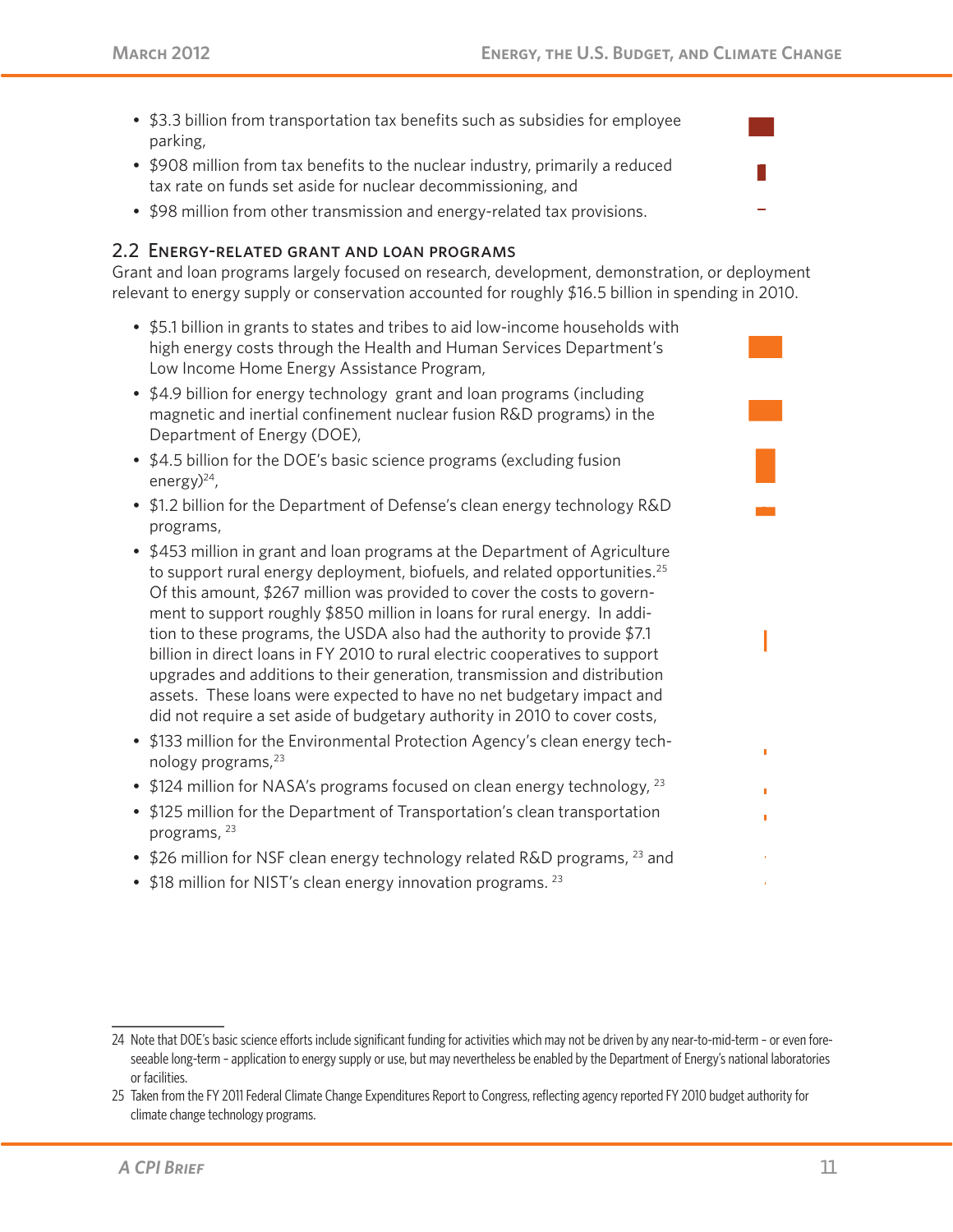#### 2.3 Government receipts from taxes on energy supply and consumption activities

The federal government collected approximately \$48 billion in revenues from taxes or other collections that involve the exercise of the federal government's sovereign power and are targeted at energy supply and consumption activities. This excludes revenues from broadly applicable taxes such as the general corporate or individual income tax, but includes the following:



- \$35 billion in receipts from motor vehicle fuels and related taxes (mostly from an \$0.183 / gallon tax on gasoline and a \$0.243 / gallon tax on diesel) deposited in the Transportation Trust Fund to cover (a fraction of) federal expenses related to highway and transit infrastructure,
- \$10.6 billion in receipts for airport and air travel taxes deposited in the Airport and Airway Trust Fund to support commercial aviation activities and regulation,
- \$650 million in collections from motor boat fuel and other taxes for the Aquatic Resources Trust Fund for sport fish restoration and boating safety.
- \$596 million in collections from a coal excise tax (\$1.10 per ton on underground-mined coal, \$0.55 per ton on surface-mined coal) deposited in a Black Lung Disability Trust Fund to cover miner health expenses,
- \$495 million in excise taxes on oil (\$0.08 / barrel) and fines to support the Oil Spill Liability Trust Fund to cover claims from injured parties resulting from oil spills,
- \$169 million from a \$0.001 / gallon tax on motor fuels (and \$134 million in accrued interest) to support the Leaking Underground Storage Tank Trust Fund for preventing and responding to releases from the underground storage tanks, and
- \$90 million from user fees assessed to pipeline and LNG storage facility operators for the Pipeline Safety Fund.

## **3. Regulation and information provision**



Federal government support of regulation and information collection makes up a tiny fraction of the budget. The funding supports activities such as the Environmental Protection Agency's (EPA) regulation of air pollutants that cannot be implemented or enforced in the absence of the resources provided. The Federal government spent roughly \$3 billion in 2010 on federal regulatory and information collection and dissemination activities related to the supply and consumption of energy, including:

• \$1 billion for the EPA's regulatory activities in support of their goal to take action

on climate change and improve air quality (excluding clean energy technology spending),

• \$910 million for oversight of the safety and security of nuclear power facilities by the Nuclear Regulatory Commission (NRC),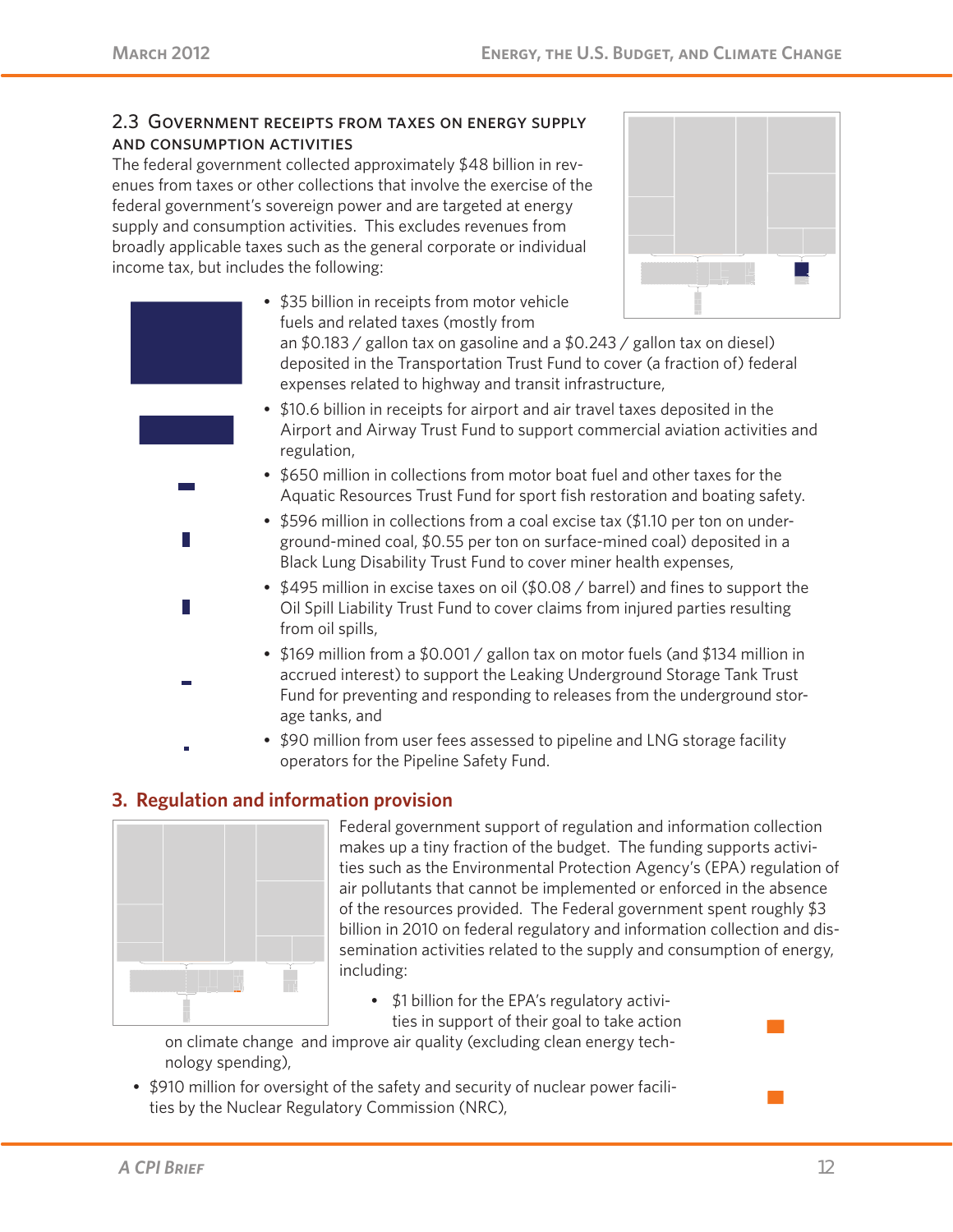- \$579 million for regulatory activities surrounding energy production on federal lands and oceans by the Department of the Interior's Energy programs,
- \$298 million for federal regulation of electricity markets by the Federal Energy Regulatory Commission (FERC),
- \$100 million for electricity reliability coordination and oversight by the North American Electric Reliability Corporation (NERC), and
- \$111 million for federal energy information collection by the DOE's independent statistical agency, the Energy Information Administration (EIA).

The activities of FERC, NERC, and NRC are supported through user fees, though the use of those fees to cover their expenses is subject to annual congressional authorization through the appropriations process.

### **4. International climate and energy assistance programs**

Federal investments in international climate and energy assistance programs total \$1 billion and include:

- \$421 million for international climate assistance in the Department of Treasury,<sup>26</sup>
	- \$383 million for U.S. Agency for International Development programs focused on climate,26 and
- \$199 million for State Department climate assistance activities.26



#### **What have we missed?**

The following budget items may have significant impacts on patterns of energy supply and use but were more difficult to estimate and omitted from this document:

#### PUBLIC INVESTMENTS

- **Medicare and Medicaid Spending Tied to Energy Pollution Health Impacts**: Pollution largely from fossil fuel use – such as the emissions of SO $_{_{\sf x'}}$  NO $_{_{\sf x'}}$  and particulate matter – have been associated with significant negative health effects. These effects, in turn, can impact government spending on health-related programs such as Medicare and Medicaid. One recent study<sup>27</sup> estimated that these programs are likely to bear the bulk of the health care costs associated with these emissions, as they are responsible for providing insurance to the most vulnerable populations. While the study estimated that emissions reductions from the Clean Air Act had reduced federal spending by more than \$12 billion annually in 2010, no estimate of the costs associated with the remaining emissions from energy use was made.
- **Nuclear Accident Risk Coverage**: The Price-Anderson Nuclear Industries Indemnity Act of 1957 provides a government-run insurance fund to partially indemnify the nuclear industry against liability claims in the event of a nuclear accident. Each nuclear facility is required to obtain the maximum amount of private liability coverage (presently, roughly \$400 million),

<sup>26</sup> Taken from the FY 2011 Federal Climate Change Expenditures Report to Congress, reflecting agency reported FY 2010 budget authority for international climate assistance.

<sup>27</sup> Gardiner (2011) "Saving Lives and Reducing Health Care Costs: How Clean Air Act Rules Benefit the Nation" used the results of EPA's prospective analysis of the future benefits of the Clean Air Act to estimate the annual savings from reduced emissions to the federal government.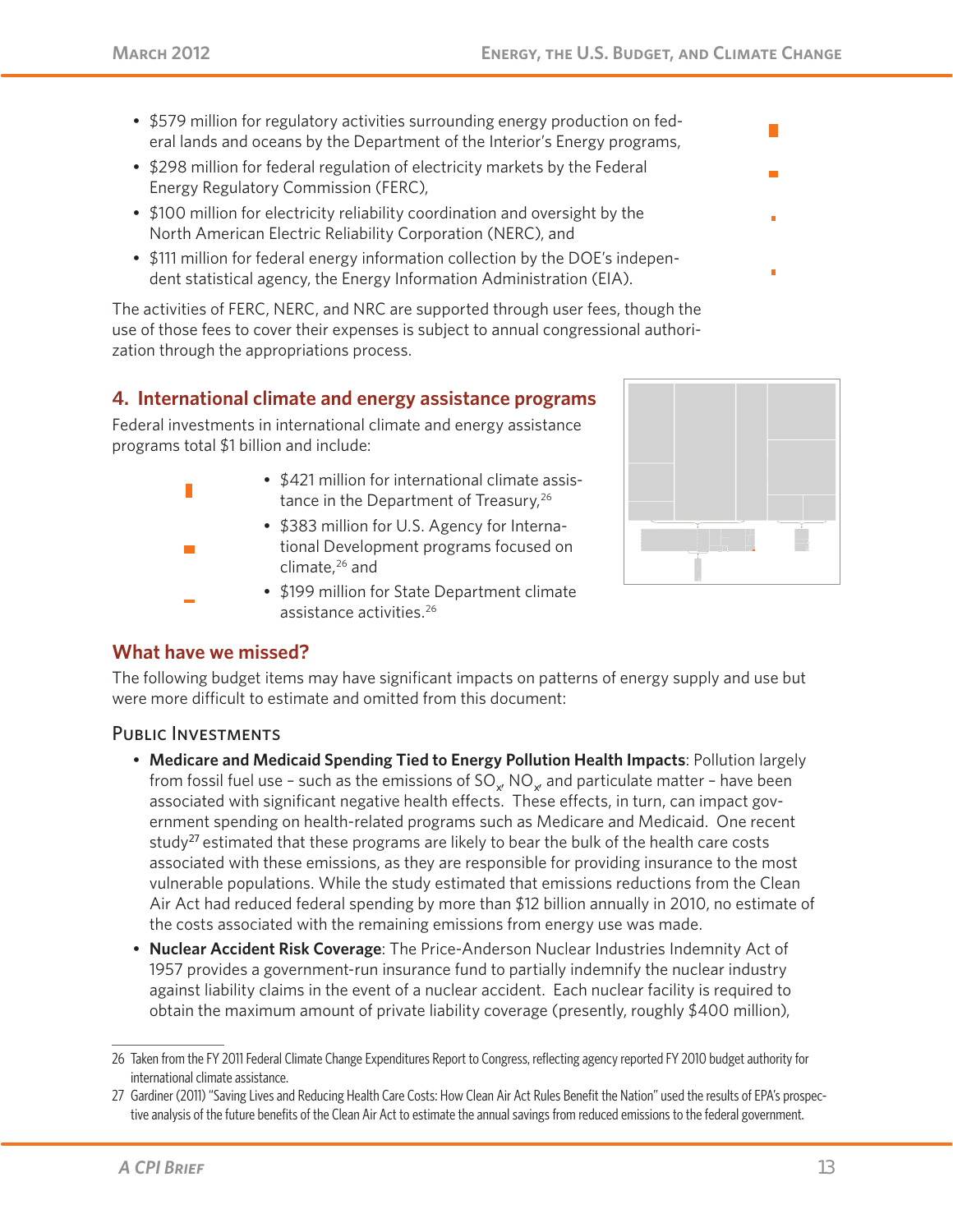but the government will cover all liabilities in excess of this amount, up to a total of \$12 billion, through a retroactive charge on all firms owning commercial nuclear reactors.<sup>28</sup>

#### **INCENTIVES**

- **HUD Energy Efficiency Grants and Loans**: The Department of Housing and Urban Development Agency promotes energy efficiency through upgrades in the stock of public housing as well as through its authorities to provide financing and other assistance to homeowners. We have not estimated the budgetary impacts of these efforts.
- **Accelerated Depreciation**: Provisions of the tax code that allow accelerated depreciation schedules for capital assets for tax purposes (faster than their economic depreciation) which are not necessarily energy-industry specific resulted in nearly \$30 billion in net tax expenditures in 2010. In particular, economic stimulus measures allowed companies to take 50% or 100% bonus depreciation for a significant fraction of the capital assets they placed into service since 2008. This provided substantial tax benefits to the capital intensive industries largely responsible for the nation's energy supply and use. However, as we were not able to find industry specific assessments of these impacts, we have not been able to estimate the fraction of the corresponding tax expenditures which can be substantially attributed to energy supply and use.
- **Housing Tax Breaks**: Housing-related tax breaks (a total of nearly \$190 billion in tax expenditures in 2010) may substantially impact energy use and emissions – for example, if they drive new housing development (thereby increasing energy use) or increase the relative proportion of owned vs. rented properties (possibly reducing the impact of market failures associated with efficiency improvements on rental properties). However, we do not include these provisions as we are not aware of work that establishes the size and sign of these energy impacts.
- **Foreign Tax Credit**: A change in the rules for a tax credit currently available to oil and gas companies for the foreign taxes they pay has been included by the current administration in its proposals to remove tax preferences for fossil fuels. However, as the impact of this rule has not been tracked as a tax expenditure by the federal government, no estimate of its cost in 2010 is available. However, the American Petroleum Institute estimates that this change in rules would cost the industry \$10.7 billion from 2012-2021 – consistent with the administration's estimates of annual savings of approximately \$1 billion annually.
- **Research and experimentation tax credits:** The election to expense research and experimentation costs, as well as a tax credit available to firms that increase their investment in research activities from previous years, provide tax benefits to firms which engage in R&D. We have not been able to estimate the fraction of these tax expenditures that reflect tax benefits for energyrelated R&D.

#### Regulation and Information Collection

• **Budget Impact of Regulation:** Regulation of energy activities impacts private-sector activities and can ultimately have an impact on private-sector income as well as demand for government-provided services (such as health and unemployment insurance). If the regulation has substantial economic impacts, these may lead to significant impacts on tax revenues as well as government spending. We have not attempted to assess these impacts.

<sup>28</sup> See Koplow (2011), "Nuclear Power: Still Not Viable Without Subsidies" for a review of attempts to quantify the cost to government of providing accident liability coverage.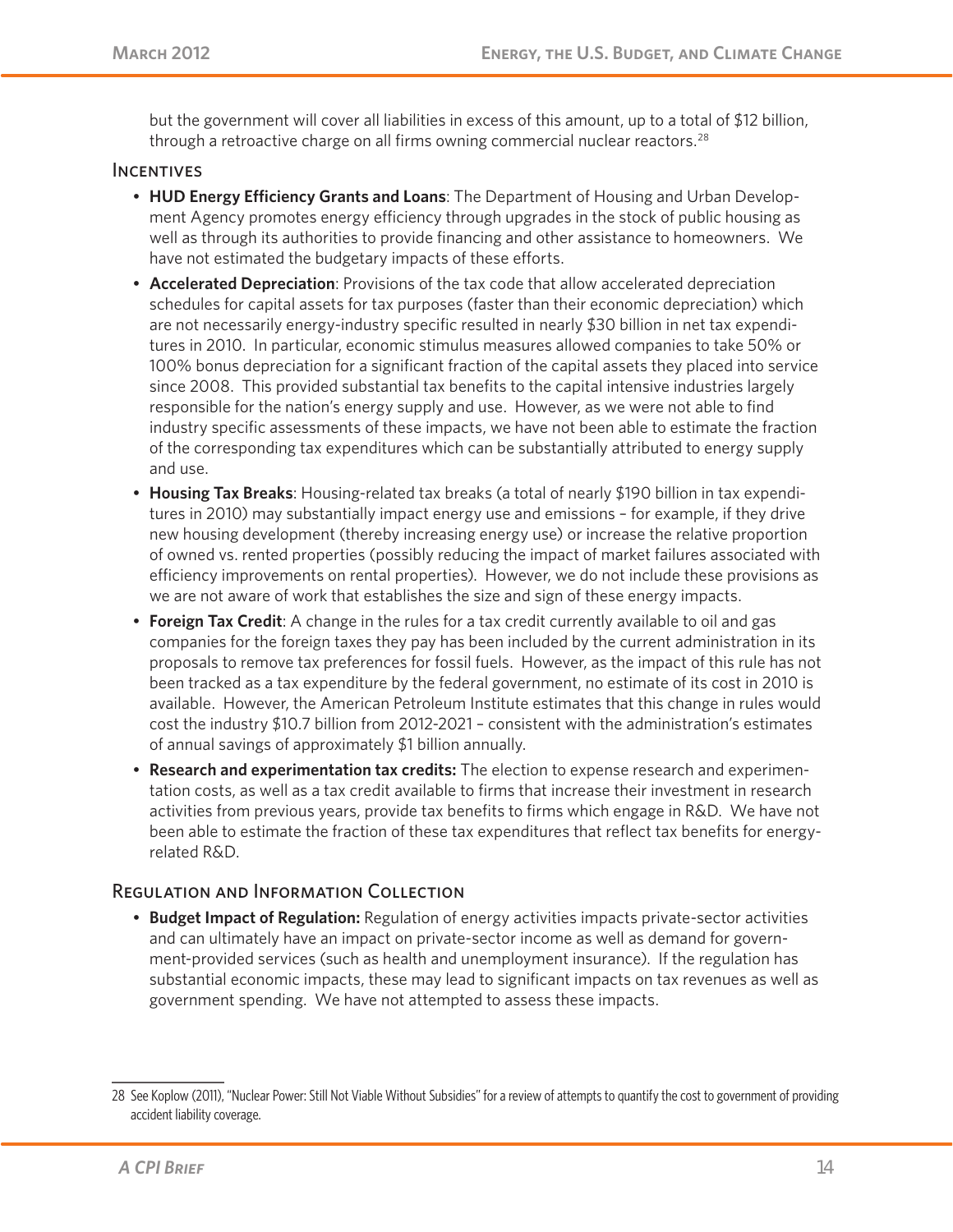#### International Climate and Energy Assistance

• **OPIC and EXIM:** The Overseas Private Investment Corporation (OPIC) and the Export-Import Bank (EXIM) provide financial assistance in the form of direct loans, guarantees, and other financial and insurance products to U.S. and international private sector actors for overseas activities including those focused on energy. OPIC provided \$642 million in loans and risk insurance to 19 renewable energy projects in emerging economies over from 2008-2010. In 2011, it roughly tripled its commitment rate, providing \$1.1 billion in financing for renewable projects.<sup>29</sup> EXIM authorized \$332 million in financing for renewable projects in FY 2010, representing a small fraction of EXIM's \$5.5 billion in loan and guarantee transactions supporting energy-related exports in FY 2010.<sup>30</sup> The operations of EXIM and OPIC are self-financed, but we have not estimated the fraction of their collections that can be attributed to their energyrelated financing activities.

## **How much does the federal government spend on climate change mitigation?**

Climate change mitigation is funded by the federal government through discretionary spending and tax expenditures (see Appendix A for a summary of the major categories of federal spending, or here for a more detailed discussion). The vast majority of that spending must be re-authorized by Congress either annually or every few years. The Climate Change Expenditure Report for FY 2011 submitted by the President to Congress (which was requested in the Interior appropriations bill for 2010) provides estimates for federal spending related to climate change mitigation in certain specific categories – primarily incentives and international assistance:



- **Discretionary Budget Authority (roughly \$7 billion)**
	- » Climate Change Technology Programs (\$5.5 billion primarily Department of Energy (DOE) applied energy technology research, development, and demonstration spending)
	- » International Assistance (\$1 billion primarily State Department, but not all mitigation)
	- » Loan Programs (no new authority in 2010 primarily DOE Advanced Technology Vehicle Manufacturing Loans and Innovative Technology Loan Guarantees)
	- » Administration of Regulations / Information Provision (EPA, DOE, Department of the Interior (DOI) – fraction relevant to climate mitigation not estimated)
	- » Mitigation of Emissions from Federal Government Activities (Defense, General Services Administration (GSA) – fraction relevant to climate mitigation not estimated)
- **Tax Expenditures (roughly \$11 billion)**
	- » Energy tax credits and grants for renewable electricity investment or generation, building energy efficiency improvements, plug-in hybrid or other advanced, efficient vehicles, energy efficient appliances, etc. (\$11 billion – updated with FY 2012 budget information for actual 2010 tax expenditures). All of these provisions have expiration dates in the next five years – any extension will require budgetary resources which are subject to the annual budget process.
	- » Bonus Depreciation (impact specifically for climate mitigation not estimated)
	- » Research and Experimentation tax credit a tax credit available to firms that increase their

29 OPIC Press release, http://www.opic.gov/news/press-releases/2009/pr120211 and FY 2010 Annual Report

<sup>30</sup> EXIM FY 2010 Annual Report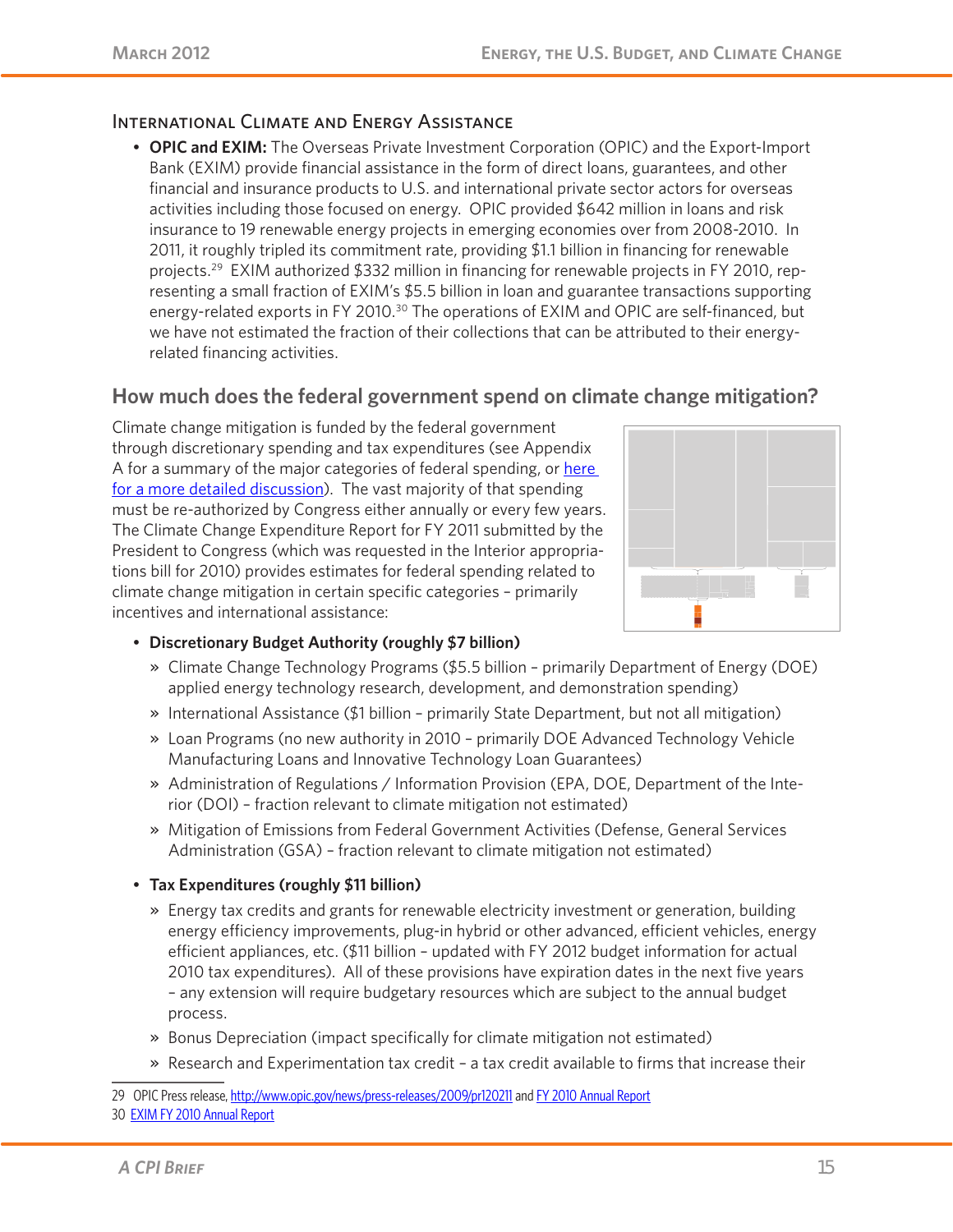investment in research activities from previous years (fraction for climate mitigation technologies not estimated).

So, the total level of expenditures authorized in FY 2010 for climate mitigation activities totals around **\$18 billion**, or about a half a percent of federal expenditures. These categories neither cover all mitigation spending nor provide an easy break-out of mitigation efforts. We add to this mitigation activities identified in our survey of energy-related public investments, totaling roughly **\$20 billion**:

- \$12 billion for mass transit,
- \$4 billion for rail, and
- \$4 billion for energy efficiency upgrades to Federal buildings and facilities

This leads to a total of roughly \$38 billion for climate mitigation activities in FY 2010. However, roughly \$13 billion of this (most of \$4 billion for energy efficiency upgrades, and nearly \$9 billion in tax incentives) represents temporary spending associated with the Recovery Act.

The U.S. supports clean energy and energy efficiency deployment in large part through tax policies. Tax policies have significant drawbacks relative to incentives through direct spending -- they are less transparent and more susceptible to gaming, and they often require net income or profits in order to benefit from them, making them less efficient as a policy tool. However, they have the advantage of being less politically vulnerable than direct spending in the U.S. budget process.

Federal government support is a substantial and significant driver of the clean energy sector, particularly in innovative clean energy technologies. The budget authority provided for climate change technology programs (which are largely cost-shared R&D grants) in FY 2010 – \$5.5 billion – can be compared to the level of global venture capital investments in clean energy in 2010 as estimated by the Cleantech Group – roughly \$7.8 billion (\$5.3 billion in North America). The total value of the tax expenditures – \$11 billion – can be compared with the total level of investment in clean technologies reported by Bloomberg New Energy Finance for the U.S. in 2010, \$34 billion.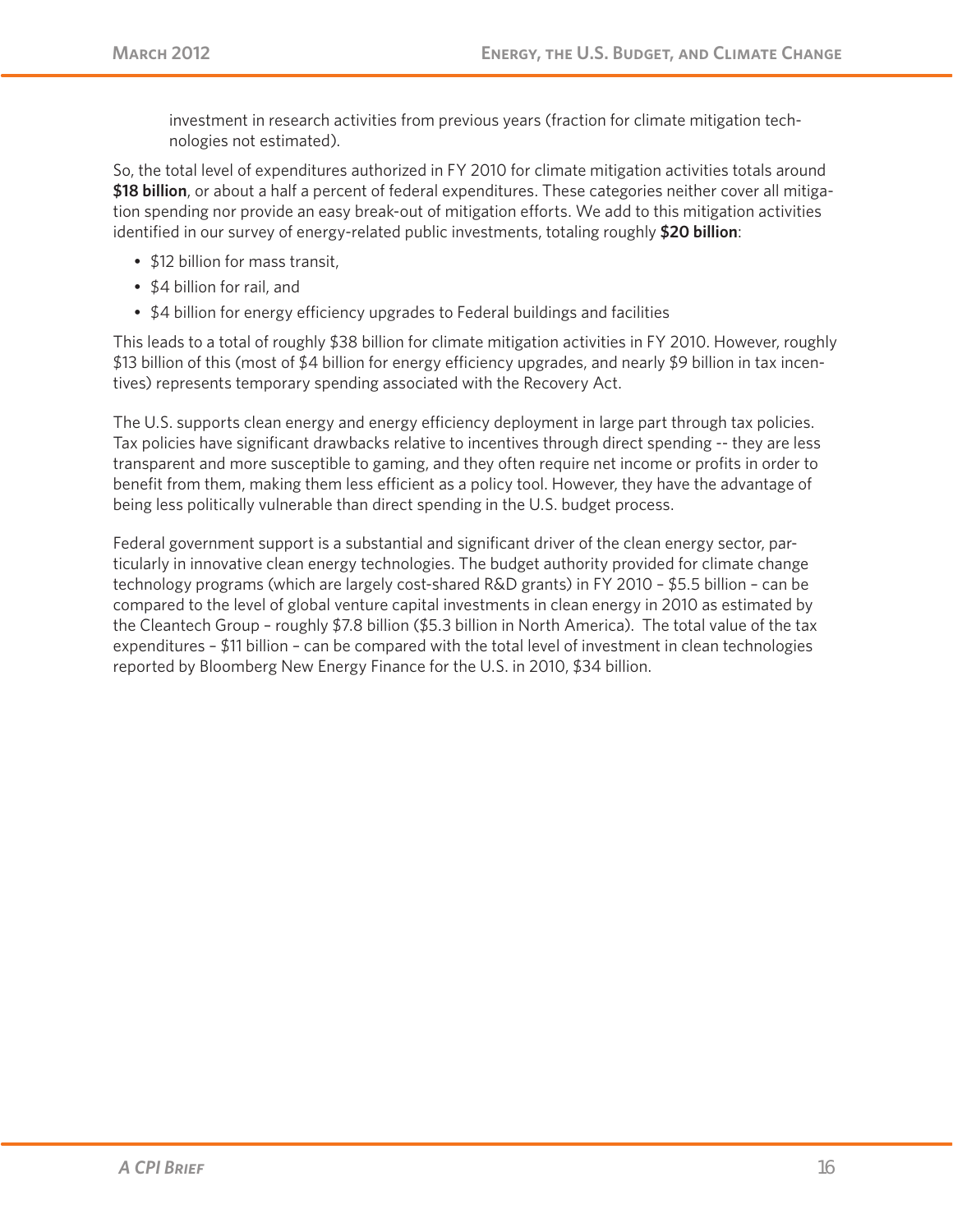## **Appendix A. How does the budget process (not) work?**

In theory, the process that determines the new budget authority available for obligation and expenditure by agencies of the Federal government for fiscal year 2013 (which runs from October 1<sup>st</sup>, 2012 to September 30<sup>th</sup>, 2013) would proceed as follows:

- 1. **Formulation of the President's Budget**  In principle, the President's budget reflects the policy priorities of the President and includes proposed discretionary spending levels, estimated mandatory spending levels and tax expenditures, as well as proposals for any policy changes that may impact expenditures or revenues.
	- *Agency Budget Formulation (summer of 2011)* each government agency formulates its request for discretionary budget authority (as well as estimates for mandatory spending and any policy proposals with budgetary impacts) through an internal budget process.
	- *Agency Request to OMB (September 2011)* after reaching internal agreement, a budget request is sent to the White House Office of Management and Budget (OMB), which is responsible for reconciling these requests, estimates, and policy proposals with the President's priorities and assembling the President's overall request.
	- *President's Request to Congress (February 2012)* the budget is published by OMB and delivered to Congress.
- 2. **Action by Congress (in both House and Senate)** Congress is given the power of the purse by the Constitution so that Federal expenditures proposed by the President on the basis of national policy goals are reconciled with varied interests at the state (the Senate) and local (House of Representatives) levels. Continuing operations of much of the Federal government (in particular, activities supported by discretionary spending) require that Congress enact appropriation laws each year funding its activities.
	- *Budget Committees in the House and Senate Budget Resolution (April 2012)* the budget committees in the house and senate review the President's budget proposal and determine the overall level of expenditures and revenues for the government as a whole, as well as the allocation of expenditures among appropriations committees. Budget resolutions are not signed into law by the President, and may not even be reconciled between the House and Senate.
	- *Appropriations (and possibly Finance or Ways and Means) Committees Appropriations (and/or Tax) Bills (summer 2012)* – Appropriations committees then have the responsibility of drafting bills deciding the detailed allocation of funds among the agencies in their jurisdiction, while any proposed changes to revenues or many mandatory programs are handled by the Finance or Ways and Means Committees.
		- » The balance of local and national policy interests needed to pass these bills every year has historically been the primary task of Appropriations Committees.
		- » The committees do this by focusing on congressionally directed spending, or "earmarks," to negotiate passage of these bills, often with large bipartisan majorities, but leaving largely intact the majority of the President's request.
		- » For example, the Energy and Water appropriations committees have jurisdiction over the Department of Energy's programs as well as water infrastructure related activities undertaken by the Army Corps of Engineers and the Bureau of Reclamation. The insertion of an earmark for water infrastructure projects in coal country in the bill can help convince their representatives to vote for a bill with significant funds for renewable electricity which they may otherwise oppose.